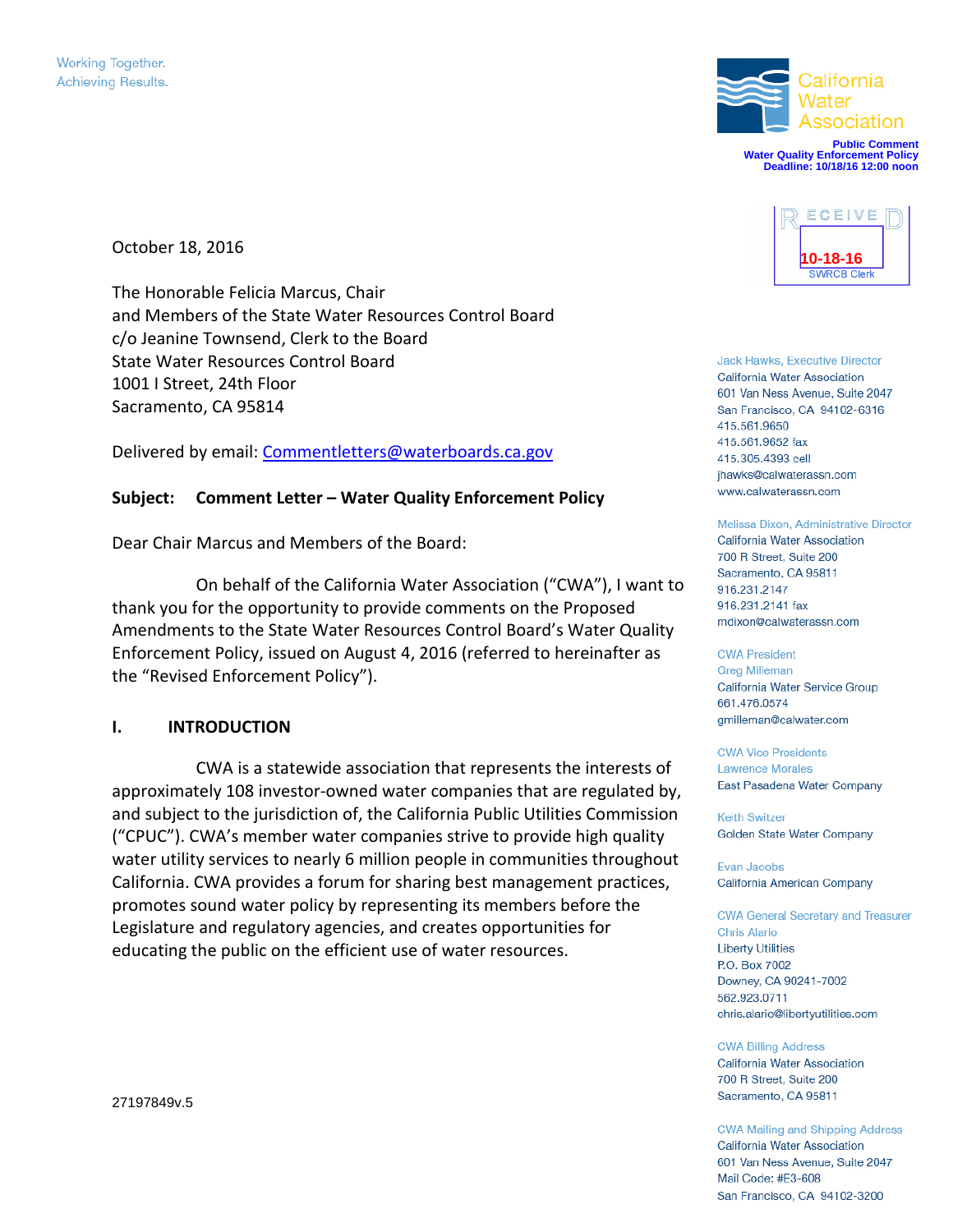

Members of the State Water Resources Control Board October 18, 2016 Page 2 of 28

CWA understands that the State Water Resources Control Board ("State Water Board") is proposing amendments to its Water Quality Enforcement Policy (the "Enforcement Policy")<sup>1</sup> to clarify principles that guide enforcement by the State Water Board and the Regional Water Quality Control Boards (each, a "Regional Board" and, together with the State Water Board, the "Water Boards") of the Porter-Cologne Water Quality Control Act and the federal Clean Water Act (to the extent of delegation of Clean Water Act permitting and enforcement duties by the federal government to the Water Boards). We understand that the State Water Board intends that the proposed amendments: 1) provide greater fairness and transparency to the enforcement process and penalty calculation methodology; and 2) change the case prioritization process for enforcement actions to ensure fair, consistent, and efficient application of the Enforcement Policy on a statewide basis.

CWA supports the intent of the proposed amendments to provide greater transparency, clarity, consistency, and fairness in the administration of enforcement actions initiated to address potential violations of waste discharge permits, requirements and water quality certifications, and other applicable water quality laws, regulations, policies, and plans. However, CWA feels strongly that certain changes must be made to the Revised Enforcement Policy as it is currently proposed, in order to promote the State Water Board's express goals in the context of applicable discharge permits and agricultural, industrial and municipal uses, as well as to better reflect the operating conditions and financial constraints associated with investor-owned water systems that supply water to millions of customers, including a significant number of customers within small and disadvantaged communities.

CWA's overarching issue regarding the Revised Enforcement Policy is that it focuses on traditional point source discharge violations primarily by publicly-owned treatment works (POTWs) facilities, and fails to account for the unique activities of the independently-owned "Drinking Water Systems" that make up the membership of CWA. $2$  Drinking Water System discharges primarily occur in connection with activities related to the construction, operation, and maintenance of water supply infrastructure and equipment for treatment, storage, and delivery of potable water to consumers. The misplaced focus of the policy and proposed

 $^1$  The State Water Board's Enforcement Policy was last revised on May 20, 2010.

<sup>&</sup>lt;sup>2</sup> As used herein "Drinking Water System" is a system regulated by the State Water Resources Control Board Division of Drinking Water or a local county department of health (local primacy agency, or LPA), with the primary purpose of conveying, treating, storing and distributing safe drinking water to at least 15 service connections used by yearlong residents or regularly serves at least 25 year-round residents of the area served by the system. This definition is borrowed from Statewide National Pollutant Discharge Elimination System Permit for Drinking Water System Discharges to Waters of the United States, Order 2014-0194-DWQ; General Order No. CAG140001, Attachment A.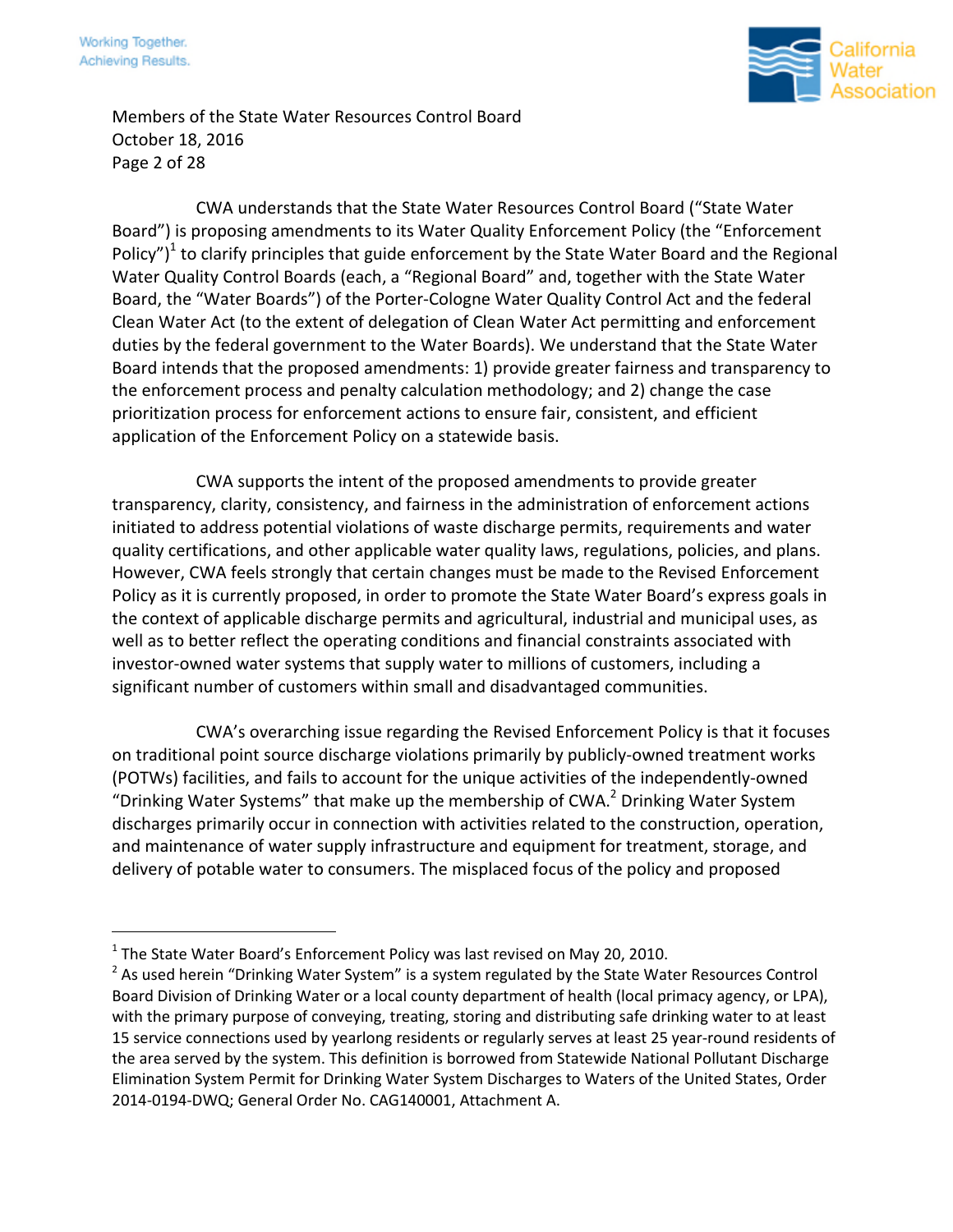

Members of the State Water Resources Control Board October 18, 2016 Page 3 of 28

revisions creates the following three general concerns, which these comments flesh out in greater specificity in Section II of this letter below:

- 1. While the Revised Enforcement Policy will govern enforcement actions against Drinking Water Systems for violations of all applicable waste discharge related permits, requirements, and certifications, it appears to have been drafted with a predominant focus on point source discharge violations and POTW-related discharges. As a result, the Revised Enforcement Policy creates a substantial risk of enforcement against Drinking Water Systems for their relatively low-threat discharges, including low-threat discharges that comply with applicable permits or Waste Discharge Requirements (WDRs), including:
	- a. Low-threat<sup>3</sup> discharges resulting from a Drinking Water System's essential operations and activities undertaken to comply with the federal Safe Drinking Water Act, the California Health and Safety Code, and the State Water Board's Division of Drinking Water permitting requirements pursuant to individual NPDES permits or the Statewide Drinking Water System NPDES General Permit (order WQ 2014-0194-DWQ; Order No. CAG 140001)(Drinking Water Permit);
	- b. Storm water discharges associated with water system infrastructure maintenance or construction activities pursuant to the Construction General NPDES Permit (Order No. 2009-0009-DWQ as amended by Orders 2010-0014- DWQ and 2012-006-DWQ)(Construction General Permit);
	- c. Various Statewide General NPDES Permits for application of pesticides, vector and weed control substances, *e.g.,* Orders 2011-0003-DWQ, 2011-0004-DWQ, 2011-0002-DWQ, 2013-0002-DWQ 2014-0174-DWQ, 2014-0194-DWQ (the Pesticide General Permits);
	- d. Discharges of fill to Waters of the United States subject to federal Clean Water Act Section 401 Water Quality Certifications; and
	- e. Possible discharges of fill to waters of the state subject, independently, to the federal Clean Water Act to Porter Cologne Waste Discharge Requirements (although the State Water Board's jurisdiction to regulate such discharges is currently being debated in the context of the State Water Board's recently proposed Procedures for Discharges of Dredged or Fill Materials to Waters of the State).
- 2. The Revised Enforcement Policy, including the provisions of the penalty calculator, should be modified to better incentivize Drinking Water Systems to: engage in robust clean-up and collaboration efforts; behave not only reasonably and non-negligently, but proactively; establish an excellent historical record with respect to implementation of and compliance

 $3$  Drinking Water System General Permit, § III.D, p. 11.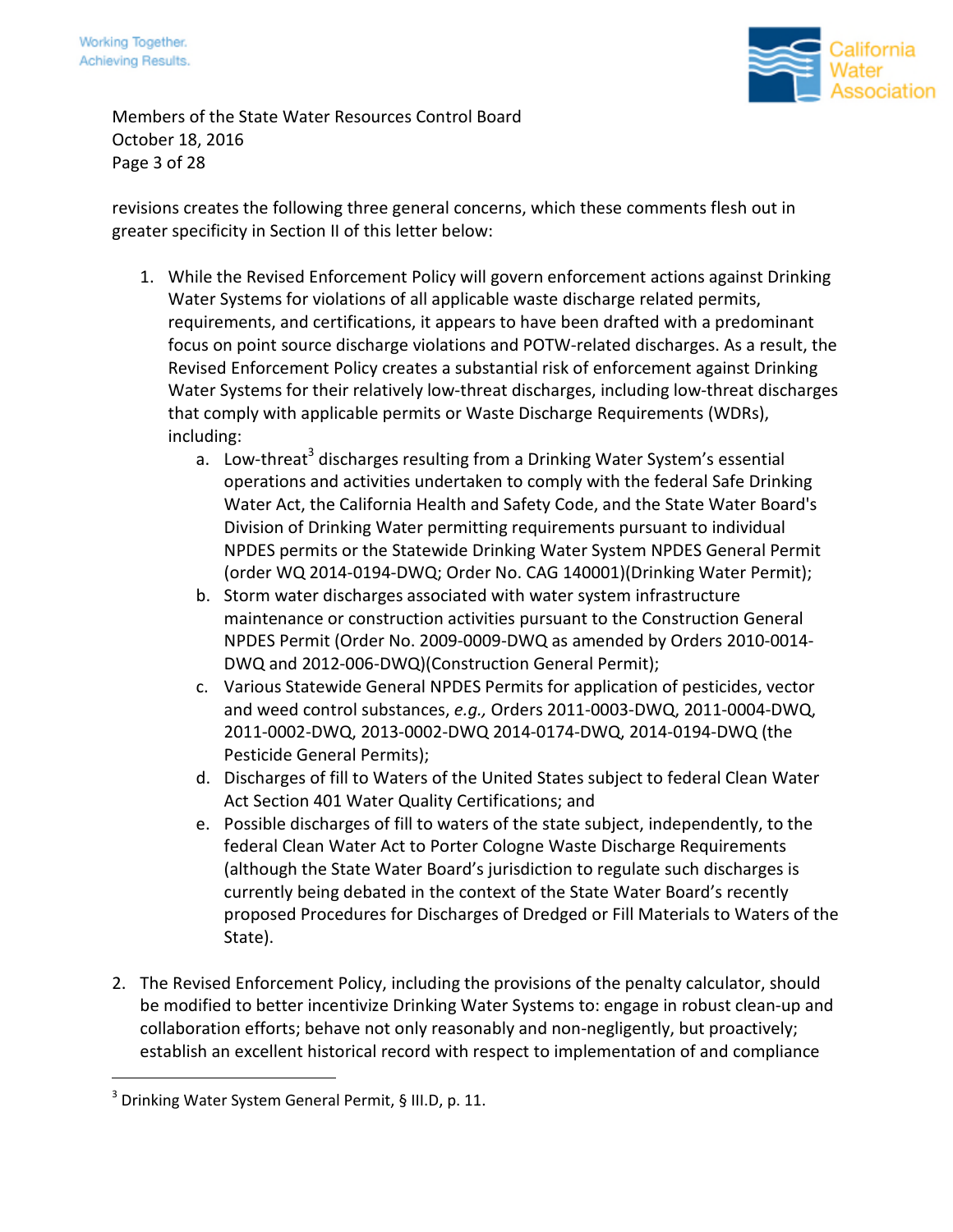

Members of the State Water Resources Control Board October 18, 2016 Page 4 of 28

with applicable permits and WDRs, and to invest in and implement state-of-the-art discharge management practices that exceed industry practices for certain types of discharges. Recognizing Drinking Water Systems that provide essential water supply services for the general public in a manner that not only complies with, but exceeds, industry standard practices will foster investment in technologies that may, in the future, mitigate the impact of unplanned, emergency-related discharges.

- 3. The Revised Enforcement Policy fails to take into account that CWA's Drinking Water System members provide essential public water supply services to a wide range of consumers, including disadvantaged and small communities that do not have alternative water supplies. The Enforcement Policy should be modified to recognize the critical public services provided to these communities, not only by POTWs, but also by Drinking Water Systems. CWA suggests that modifications should include:
	- a. Allowing discounts or credits in assessed penalties for supplemental environmental projects implemented by Drinking Water Systems providing essential water services;
	- b. Increasing the percentage of Drinking Water System penalties that may be applied to enhanced compliance actions (ECAs); and
	- c. Expanding the environmental justice provisions that protect disadvantaged communities and small communities to Drinking Water Systems and municipal separate storm sewer system operators (MS4s) that provide services to those communities.

CWA would be pleased to meet with the State Board to discuss proposed changes to the Revised Enforcement Policy's language to address these general issues, the comments and suggestions below, and other enforcement issues that are anticipated to arise due to the unique operations, activities, and discharge permits that characterize its members.

# **II. SPECIFIC COMMENTS AND SUGGESTIONS**

### **A. The List of Class I Priority Violations conflicts with the current Enforcement Policy's definition for such violations and will improperly prioritize low-threat Drinking Water System discharges for enforcement.**

The Revised Enforcement Policy includes a substantially broader list of Class I priority violations, i.e., violations that should be considered significant when setting enforcement action priorities.<sup>4</sup> CWA is concerned that the revised list of Class I priority violations, contrary to the definition of priority violation in the original Enforcement Policy,

<sup>&</sup>lt;sup>4</sup> Revised Enforcement Policy, at pp. 5-6.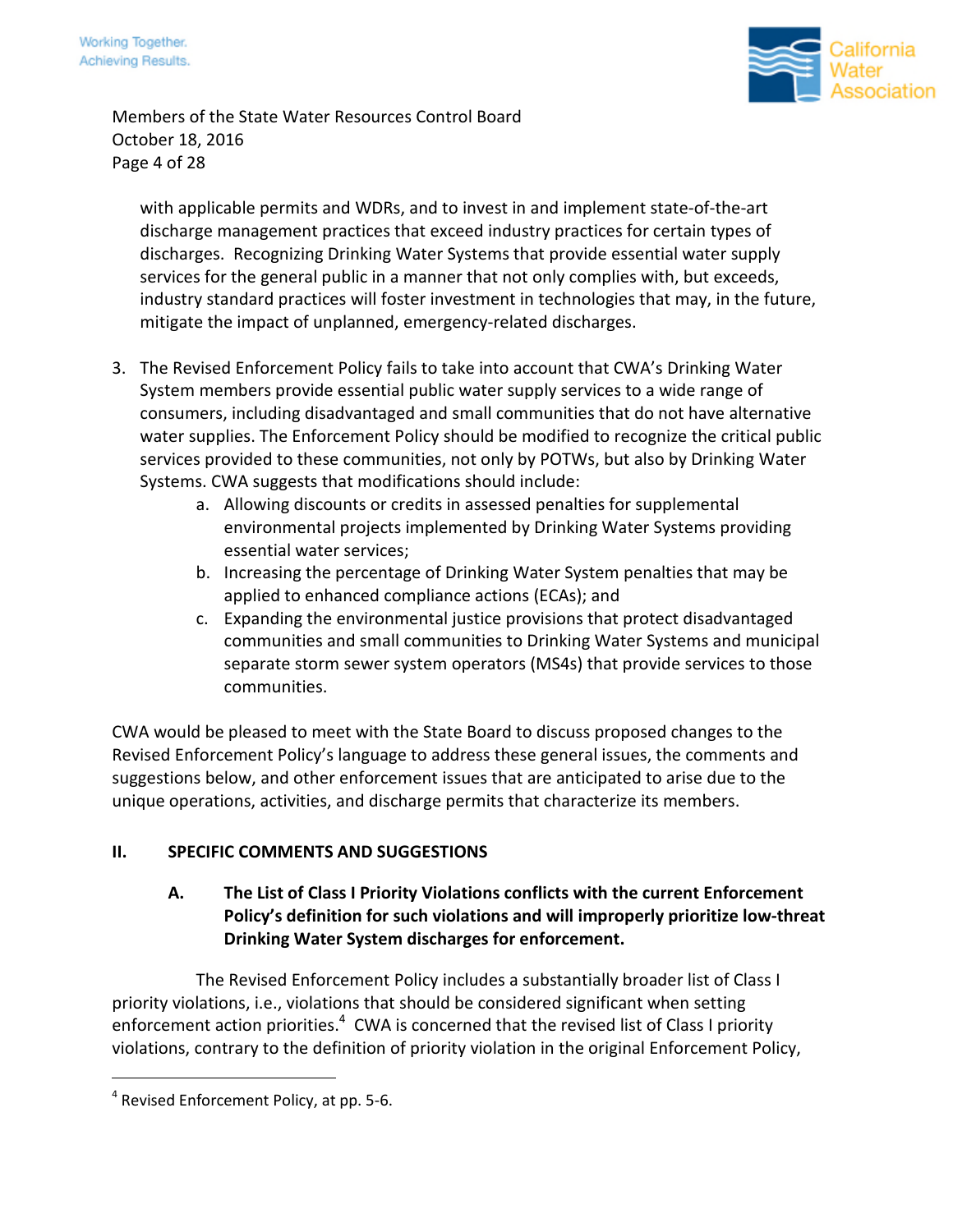

Members of the State Water Resources Control Board October 18, 2016 Page 5 of 28

need not result in serious impacts on human health or the environment, but would nevertheless trigger prioritized enforcement action, notwithstanding the absence of demonstrable harm.

The currently effective Enforcement Policy specifies that Class I priority violations included only those exceedances that actually *result in* harm or adverse impacts to the water body, its beneficial use, aquatic life, or similar characteristics. The proposed amendments to the Enforcement Policy would change this paradigm by defining Class I priority violations as those that "pose an immediate and substantial threat to water quality and/or that have the *potential* to individually or cumulatively cause significant detrimental impacts to human health or the environment."<sup>5</sup> The result of this change is that an exceedance that poses only a low threat to receiving waters, despite not having *any demonstrable adverse consequences on the water body*, would constitute a Class I priority violation.<sup>6,7</sup>

## **B. The Revised Enforcement Policy improperly eliminates noncompliance with applicable permits and WDRs, and eliminates causation as elements that define Class I priority violations.**

Consistent with basic principles applicable when undertaking an enforcement action that will impose substantial legal penalties, $^8$  the current Enforcement Policy requires:

- a violation (*i.e.,* culpable conduct or at least noncompliance of discharges with applicable permits and WDRs); and
- a requirement that such violation must actually cause or "result in" an adverse impact on protected beneficial uses, aquatic life, or human health and safety to trigger prioritized enforcement and related penalty assessments.

<sup>&</sup>lt;sup>5</sup> Revised Enforcement Policy, at p. 5.

<sup>6</sup> *Compare*: Unauthorized discharges that pose a significant threat to water quality (2010 Enforcement Policy) *to*: Discharges violating acute toxicity effluent limitations (Revised Enforcement Policy).

<sup>&</sup>lt;sup>7</sup> This is the current (2010) rule for triggering application of Mandatory Minimum Penalties, but does not under current rules trigger Class I Priority Violation status.

<sup>8</sup> U.S. Const. Amend. V.; *Rutherford v. State of California*, 188 Cal.App.3d 1267, 1276-89 (Cal. Ct. App. 1987) (a law "which either forbids or requires the doing of an act in terms so vague that men of common intelligence must necessarily guess at its meaning and differ as to its application violates the first essential of due process of law. This principle applies not only to statutes of a penal nature but also to those prescribing a standard of conduct which is the subject of administrative regulation.") (internal citations and quotations omitted).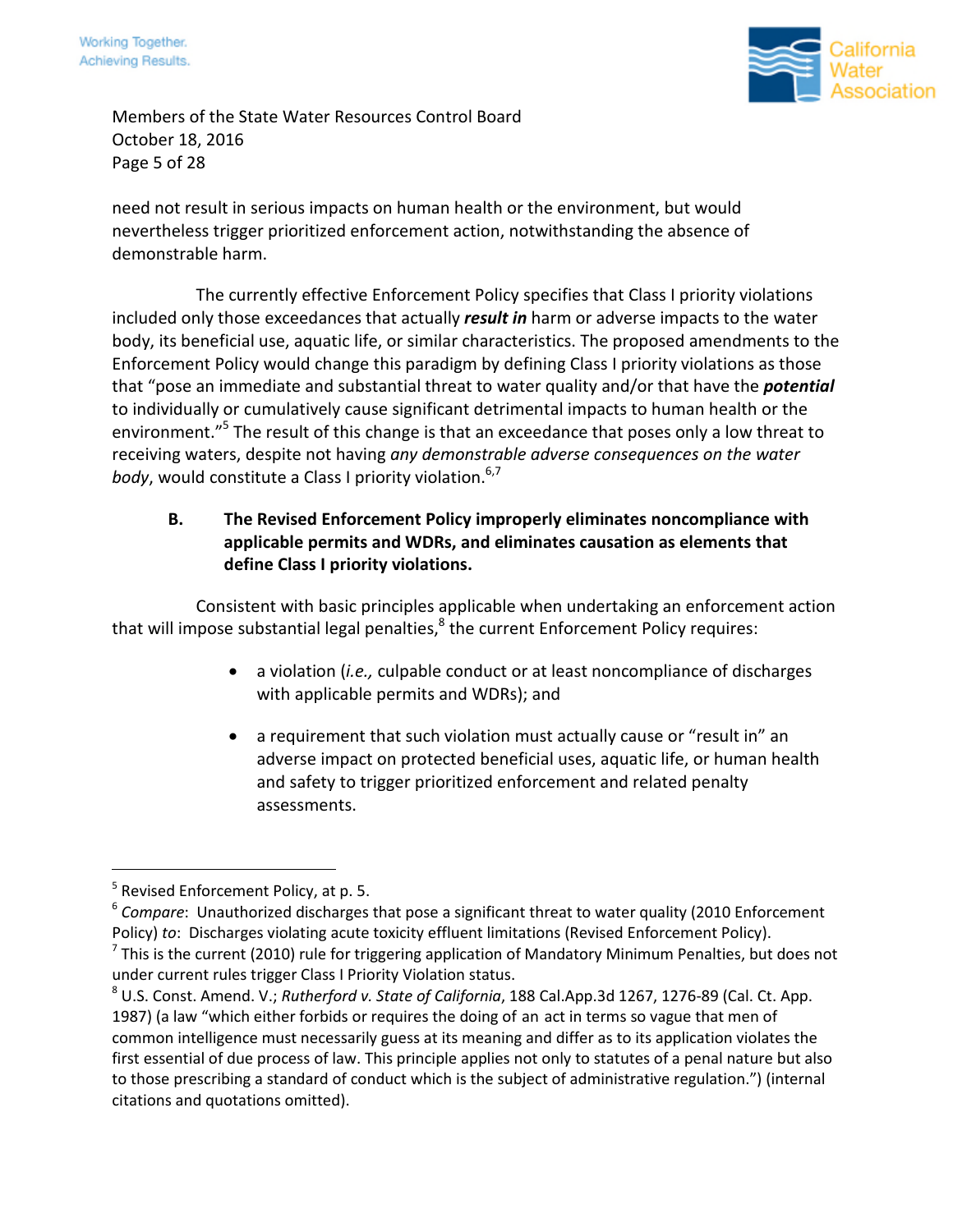

Members of the State Water Resources Control Board October 18, 2016 Page 6 of 28

Under the Revised Enforcement Policy, two of the new Class I priority violations require only that a discharge must "contribute to" an exceedance of a numeric water quality standard or objective in the receiving water to warrant prioritized enforcement, regardless of whether the discharge complies with all applicable permit limitations or WDRs. $^{9}$  Two of the new Class I priority violations require a violation of a permit effluent limitation or WDR, but do not require any resulting harm to the receiving water body<sup>-10</sup> One of the new Class I priority violations identified in the Revised Enforcement Policy requires that any discharge of construction material, regardless of compliance with applicable permits or WDRs and regardless of its effect on receiving waters, constitutes a basis for prioritized enforcement.<sup>11</sup>

As a result, the Revised Enforcement Policy effectively eliminates requirements to consider culpability of conduct/compliance of discharges, as well as causation of harm in determining if enforcement action and related penalties are warranted and should be prioritized. However, and this point cannot be overemphasized, culpability and causation should be the primary factors considered in determining whether an enforcement action should proceed. Table 1 below is an illustrative comparison of two examples of Class I Priority Violations referenced in both the 2010 Enforcement Policy and the proposed Revised Enforcement Policy.<sup>12</sup>

|                                      | <b>Current (2010) Enforcement</b><br><b>Policy</b>                        | (Proposed) Revised Enforcement<br><b>Policy</b>                                                                                                                                     |
|--------------------------------------|---------------------------------------------------------------------------|-------------------------------------------------------------------------------------------------------------------------------------------------------------------------------------|
|                                      | Violations that present an<br><i>imminent danger to public</i><br>health. | <b>Discharges contributing to</b><br>exceedances of primary maximum<br>contaminant levels in receiving<br>waters with a beneficial use of<br>municipal and domestic supply<br>(MUN) |
| <b>Class I Priority</b><br>Violation | <b>Violations that result in</b><br>significant lasting impacts to        | <b>Discharges:</b>                                                                                                                                                                  |

**Table 1 Comparison of Current and Proposed Class I Priority Violations**

<sup>&</sup>lt;sup>9</sup> Revised Enforcement Policy § II.A, bullets 1 and 8, p. 6

<sup>&</sup>lt;sup>10</sup> Revised Enforcement Policy § II.A, bullets 3 and 5, p. 6.

<sup>&</sup>lt;sup>11</sup> Revised Enforcement Policy § II.A, bullet 9, p. 6.

 $12$  Revised Enforcement Policy, at pp. 6-7.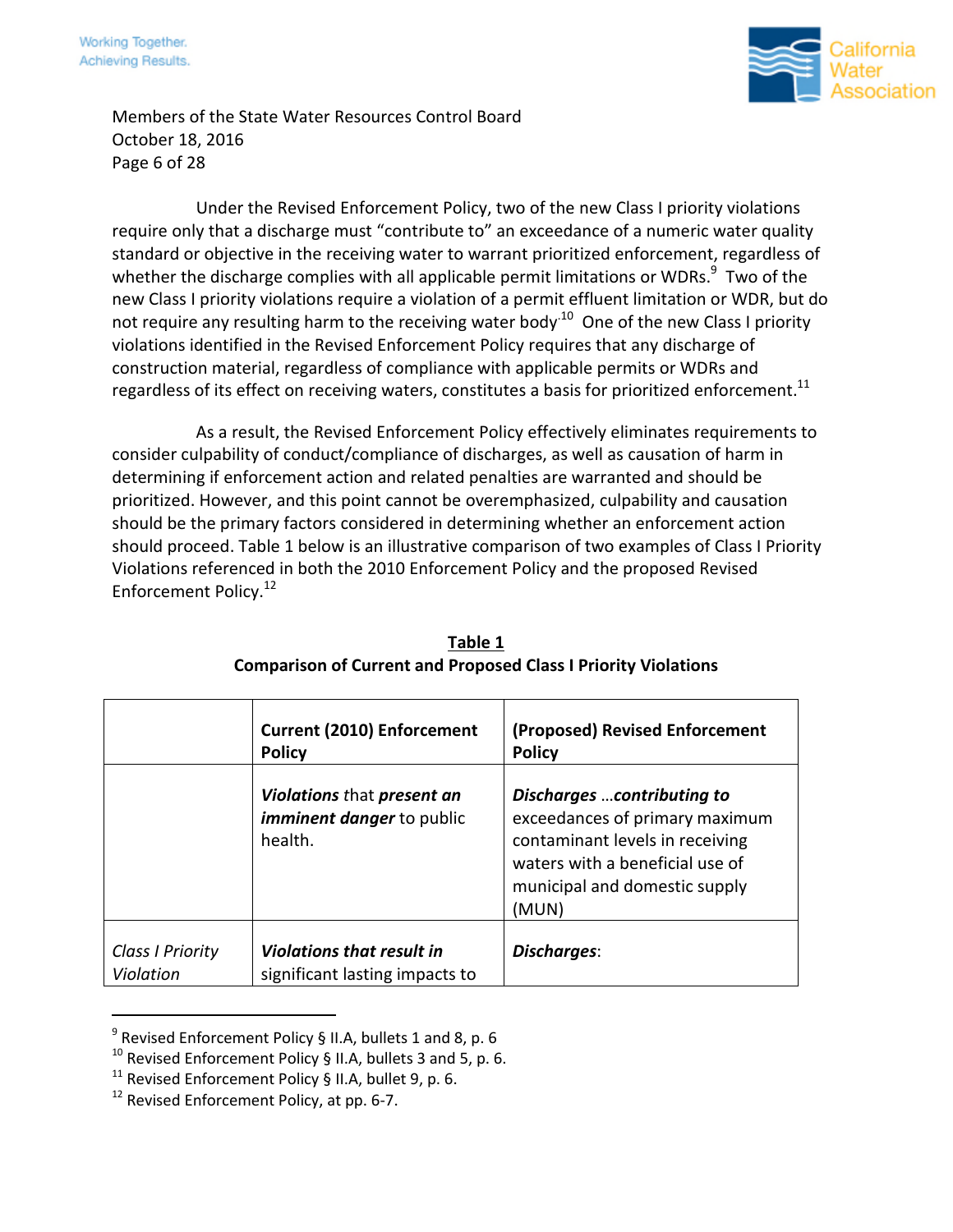

### Members of the State Water Resources Control Board October 18, 2016 Page 7 of 28

|                               | <b>Current (2010) Enforcement</b><br><b>Policy</b>                                                                                    | (Proposed) Revised Enforcement<br><b>Policy</b>                                                                                                                                                                                                                                      |
|-------------------------------|---------------------------------------------------------------------------------------------------------------------------------------|--------------------------------------------------------------------------------------------------------------------------------------------------------------------------------------------------------------------------------------------------------------------------------------|
|                               | existing beneficial uses of<br>waters of the State.<br>Unauthorized discharges that<br>pose a significant threat to<br>water quality. | exceeding water quality based<br>$\bullet$<br><b><i>effluent limitations</i></b> for priority<br>pollutants<br><i>violating</i> acute toxicity effluent<br>limitations<br>of construction material<br>that <i>contribute to</i> in-stream<br>turbidity in excess of 100<br>$$ NTU $$ |
| Class I Priority<br>Violation | Violations that result in<br>significant harm to, or the<br>destruction of, fish or wildlife.                                         | Discharges  contributing to<br>demonstrable detrimental impacts<br>to aquatic life and aquatic-<br>dependent wildlife (e.g., fish kill).                                                                                                                                             |

As these examples demonstrate, the Revised Enforcement Policy replaces "violations" and "unauthorized discharges" with the term "discharges," meaning that the discharges may be fully compliant with applicable permit conditions and WDRs, but could still constitute priority violations. CWA strongly urges the State Water Board to modify the Revised Enforcement Policy to ensure that only discharges that violate applicable permit conditions or WDRs are subject to enforcement actions.

Further, in many cases, the Revised Enforcement Policy replaces "result in" with "contribute to," thereby effectively eliminating causation as an element required to trigger a Class I priority violation, even when applicable permits or WDRs may (and often do) expressly specify that an exceedance must *result in* actual harm to a receiving water body. Consequently, under the Revised Enforcement Policy, a discharge that, if non-compliant, but would not have an adverse impact on water quality and/or aquatic life, would now justify priority enforcement action, even in the absence of proximate causation, simply because it would contribute to an exceedance of an effluent limitation and or receiving water quality standard.

In order to address these concerns, CWA recommends modifying the Revised Enforcement Policy to incorporate the language of the current Enforcement Policy requiring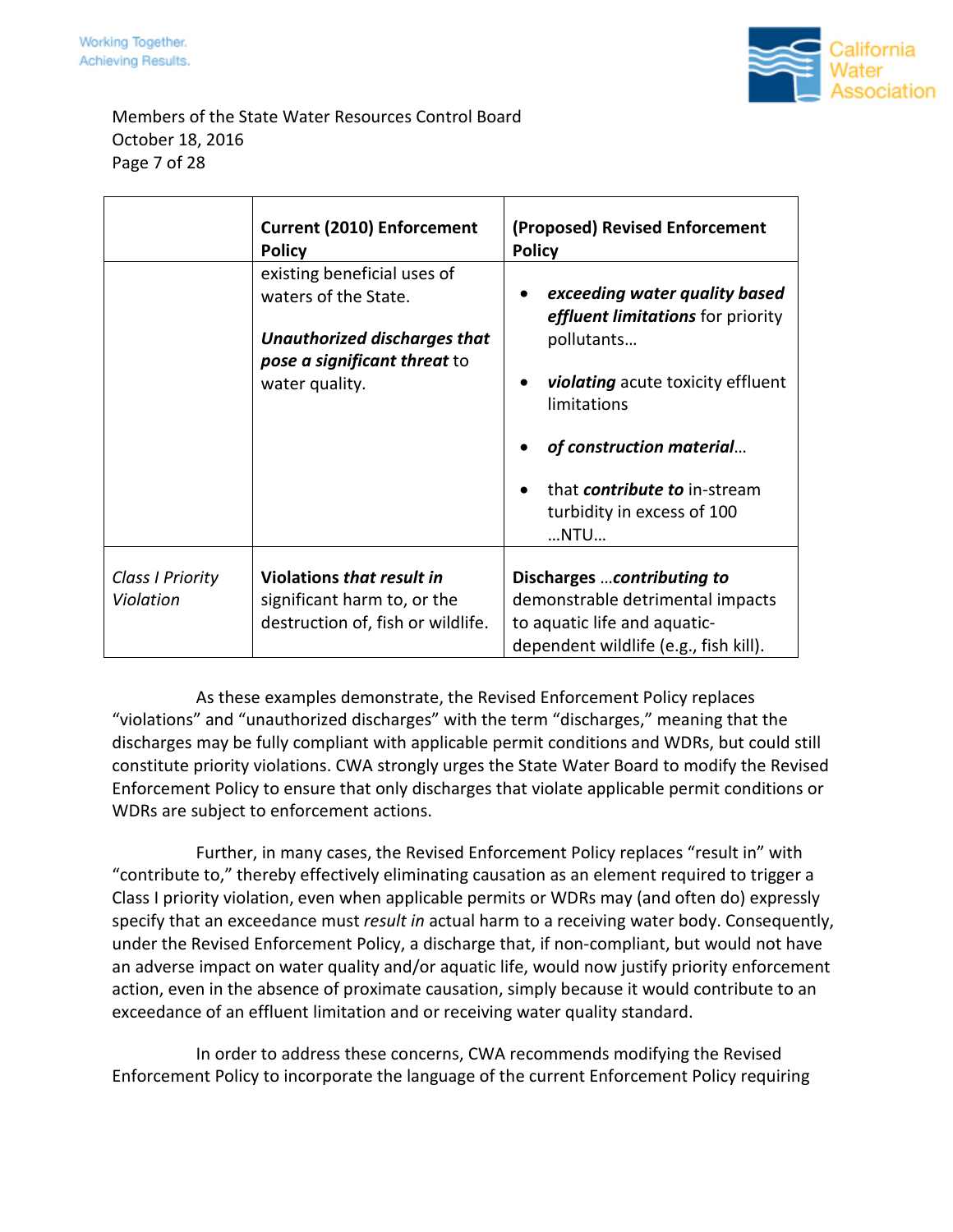

Members of the State Water Resources Control Board October 18, 2016 Page 8 of 28

that discharges proximately cause harm, as set forth and further discussed in Sections II.A.3 and A.4, and as suggested in the text set forth in Section II.A.6 below.

### **C. The Class I priority violations specified in the Revised Enforcement Policy should be revised to ensure that only discharges that violate applicable permit conditions or WDRs are subject to enforcement actions.**

The Revised Enforcement Policy's list of Class I priority violations includes certain Drinking Water System discharges that would be in full compliance with, and specifically permitted under, those NPDES permits and WDRs that typically regulate Drinking Water System activities. As a result, CWA would expect to see a substantial increase in unwarranted enforcement actions against Drinking Water Systems for otherwise permitted discharges.

For example, the Revised Enforcement Policy identifies discharges that may contribute to exceedances of primary maximum contaminant levels (MCLs) in receiving waters with MUN beneficial uses as Class I priority violations, regardless of the compliance of such discharges with applicable permits. Most Drinking Water System discharges pursuant to the Drinking Water System General NPDES Permit will be composed, at least in part, of water that exceeds certain MCLs. This is because the Drinking Water Systems are implementing the discharges in response to state and federal mandates to clean and purge each water utility's potable water system in order to assure water served to consumers meets MCLs and other legal requirements protecting users. Such exceedances in Drinking Water System Discharges would likely be viewed as constituting *prima facie* evidence of the discharge's "contribution" to an exceedance of MCLs in the receiving water. However, as determined by the State Water Resources Control Board in issuing the Drinking Water System General NPDES Permit, the health and safety discharges conducted thereunder result in a very low threat to receiving water quality, aquatic life, and human health and safety. In fact, the discharges are necessary to protect human health and safety. As a result, the Revised Enforcement Policy's designation of all discharges that may contribute to MCL exceedances as a trigger for priority enforcement action creates a significant risk of unwarranted enforcement against Drinking Water Systems with discharges that are compliant with applicable Drinking Water System General NPDES Permit and present negligible risk to receiving waters.

Similarly, as a second example, Drinking Water Systems are also subject to the terms and conditions of the Construction General Permit when conducting water system infrastructure construction and maintenance activities. Pursuant to the Construction General Permit, dischargers must implement Best Management Practices (BMPs) to control discharges from construction sites of construction-related materials and pollutants in storm water runoff. The BMPs implemented must comply with Best Available Technology/Best Conventional Technology (BAT/BCT) pollutant control standards. So long as BMPs are implemented and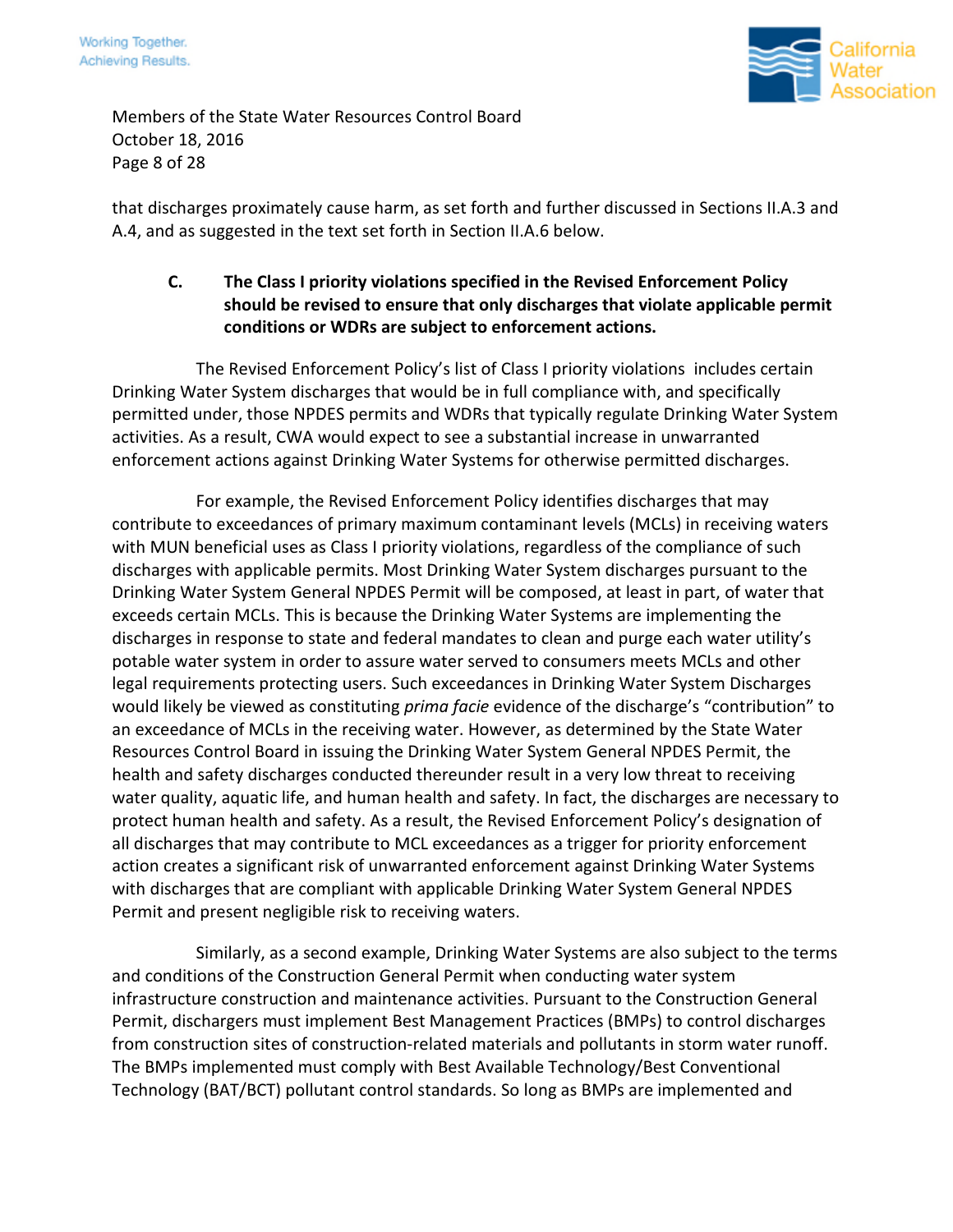

Members of the State Water Resources Control Board October 18, 2016 Page 9 of 28

properly maintained to assure BAT/BCT control, it is not a violation of the Construction General Permit for stormwater discharges to contain some amount of construction materials, typically in quantities that do not harm receiving water bodies taking into account background conditions during precipitation.

However, under the Revised Enforcement Policy, *any* discharge of construction materials, including sediment, which is the most typical construction site pollutant, to receiving waters with beneficial uses of COLD, WARM, and/or WILD would constitute a Class I priority violation. The Revised Enforcement Policy does not define or explain what is meant by "construction materials." Nor is it clear why this type of discharge is included in the list of Class I priority violations without taking into account the statewide Construction General Permit. Nevertheless, the Revised Enforcement Policy's identification of *any* discharge of construction materials as a trigger for priority enforcement action creates a significant risk of unwarranted enforcement against Drinking Water Systems even though their discharges are compliant with the Construction General Permit.

As a final example, under the Revised Enforcement Policy, except during storm events, discharges contributing to in-stream turbidity in excess of 100 NTU in receiving waters with beneficial uses of COLD, WARM and/or WILD would constitute Class I priority violations. The Revised Enforcement Policy provides no indication of the basis of the 100 NTU limit, or the reasons that such a limit would be strictly specified, rather than deferring to applicable permit turbidity effluent limitations/WDRs, or receiving water limitations derived from the applicable Basin Plan. That ambiguity aside, the Drinking Water System Permit specifies that only discharges that cause or contribute to an exceedance of a receiving water limitation for turbidity specified in the applicable Basin Plan (which may be much higher than 100 NTU based on background receiving water conditions) constitute a violation of the permit. Moreover, the Drinking Water System Permit specifies an *action level* of 100 NTU, meaning that an exceedance of the 100 NTU turbidity limit requires the Drinking Water System to take action to modify and enhance BMPs, but does not constitute a violation of the permit so long as such action is taken. Contrary to these conditions of the Drinking Water System Permit, under the Revised Enforcement Policy such compliant Drinking Water System discharges exceeding the 100 NTU turbidity limit may qualify as Class I priority violations, subjecting Drinking Water Systems to unwarranted enforcement actions.

In order to address these concerns, CWA recommends the State Water Board incorporate the draft language set forth in Section II.A.6 below into the final version of the Enforcement Policy to be adopted by the State Water Board.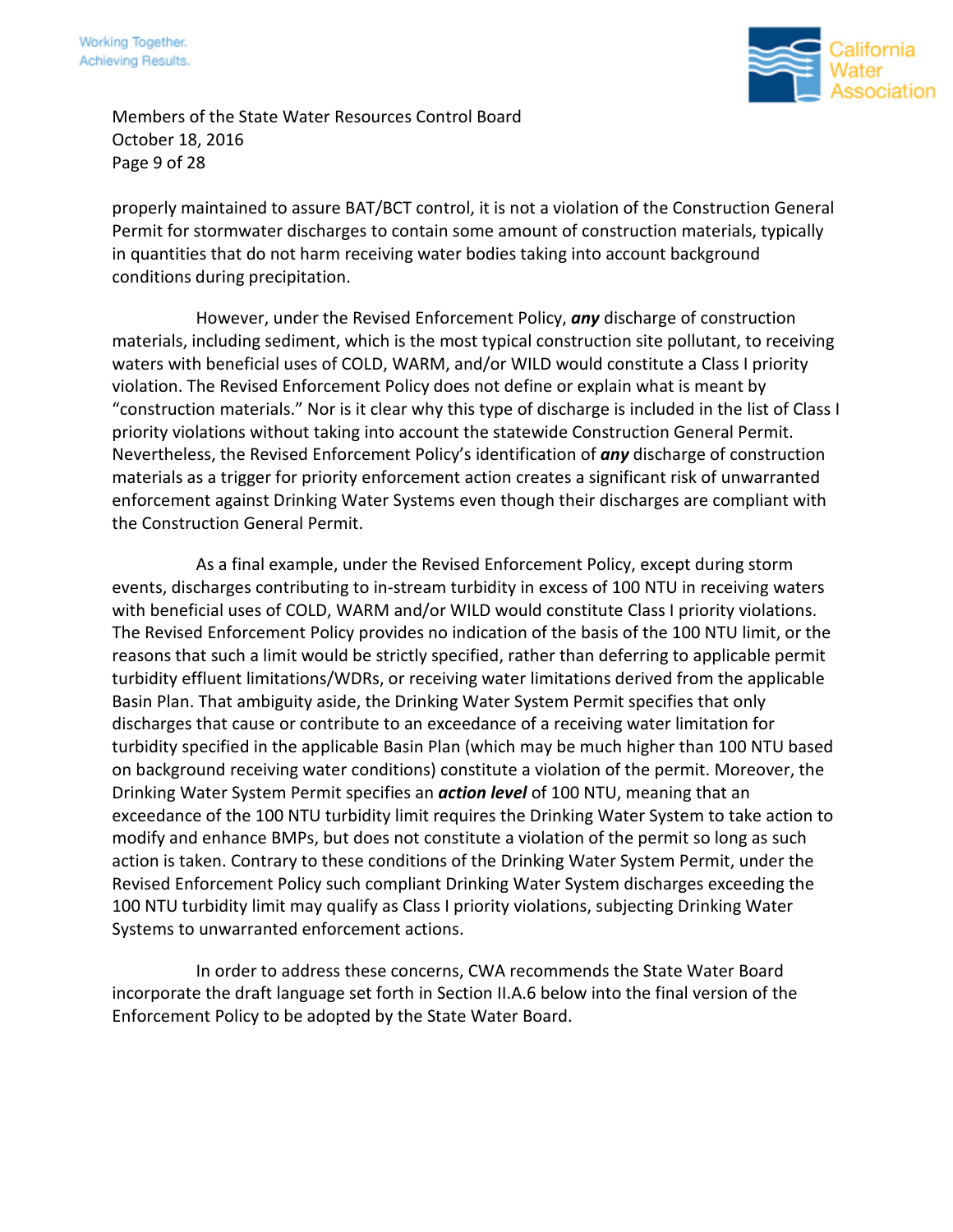



Members of the State Water Resources Control Board October 18, 2016 Page 10 of 28

> **D. The Class I priority violations specified in the Revised Enforcement Policy should be revised to ensure that they are consistently expected to result in serious impacts to receiving waters that pose significant risk to human health or the environment.**

Class I priority violations should be reserved for those that result in serious impacts to receiving waters or pose a significant risk to human health or the environment. The Revised Enforcement Policy is too far-reaching in that it includes violations of potentially lesser impact and significance in the "Class 1" designation. For example, an exceedance of a primary maximum contaminant level (MCL) when discharging to a waterbody with a municipal and domestic supply (MUN) designation should not be a Class I priority violation. Although not provided for under federal law, under Porter Cologne there are many waterbodies with this designation that are not used as a drinking water source, either because the waterbody is believed to have the future "potential" for such use, or because the designation has not been reconsidered since its adoption in the 1970s pursuant to the triennial review process. Use of an MCL exceedance to trigger priority enforcement in such circumstances would result in discharger liability even though the discharge is benign and presents no risk to public health.

Further, the primary MCLs apply to drinking water as delivered to the customer. Compliance with MCLs is a primary driver for Drinking Water System discharges under the Drinking Water System Permit. Applying MCLs to surface waters may result in exceedances for several common constituents not only in health and safety discharges, but also in storm water runoff discharges.

For example, aluminum has an MCL of 1 mg/L, but the natural background concentration of aluminum in California soils is approximately 7 percent. Consequently, storm water runoff with an average concentration of 142 mg/L consisting of only native soil could contain 10 mg/L of aluminum. Some Basin Plans already apply the MCLs to certain surface waters, however, the identification of MCL exceedances in surface waters as a Class I priority violation is likely to increase focus on compliance with MCLs in a manner that was not intended when they were promulgated, creating a substantially higher, but unwarranted, potential for enforcement. Drinking water treatment plants are effective at controlling particulates including aluminum — so it is unlikely an exceedance presents a risk to the public health or the environment. It should be noted that the use of primary and secondary MCLs as receiving water standards constitutes an ongoing compliance concern for the regulated community.

In addition, the selection of 100 percent as a benchmark for California Toxics Rule (CTR) priority pollutant violations is not based on risks to the environment. Priority pollutant standards were developed by evaluating toxicity to sensitive organisms and cancer risks to humans, and specifically did not account for effects of stormwater when adopted by the U.S.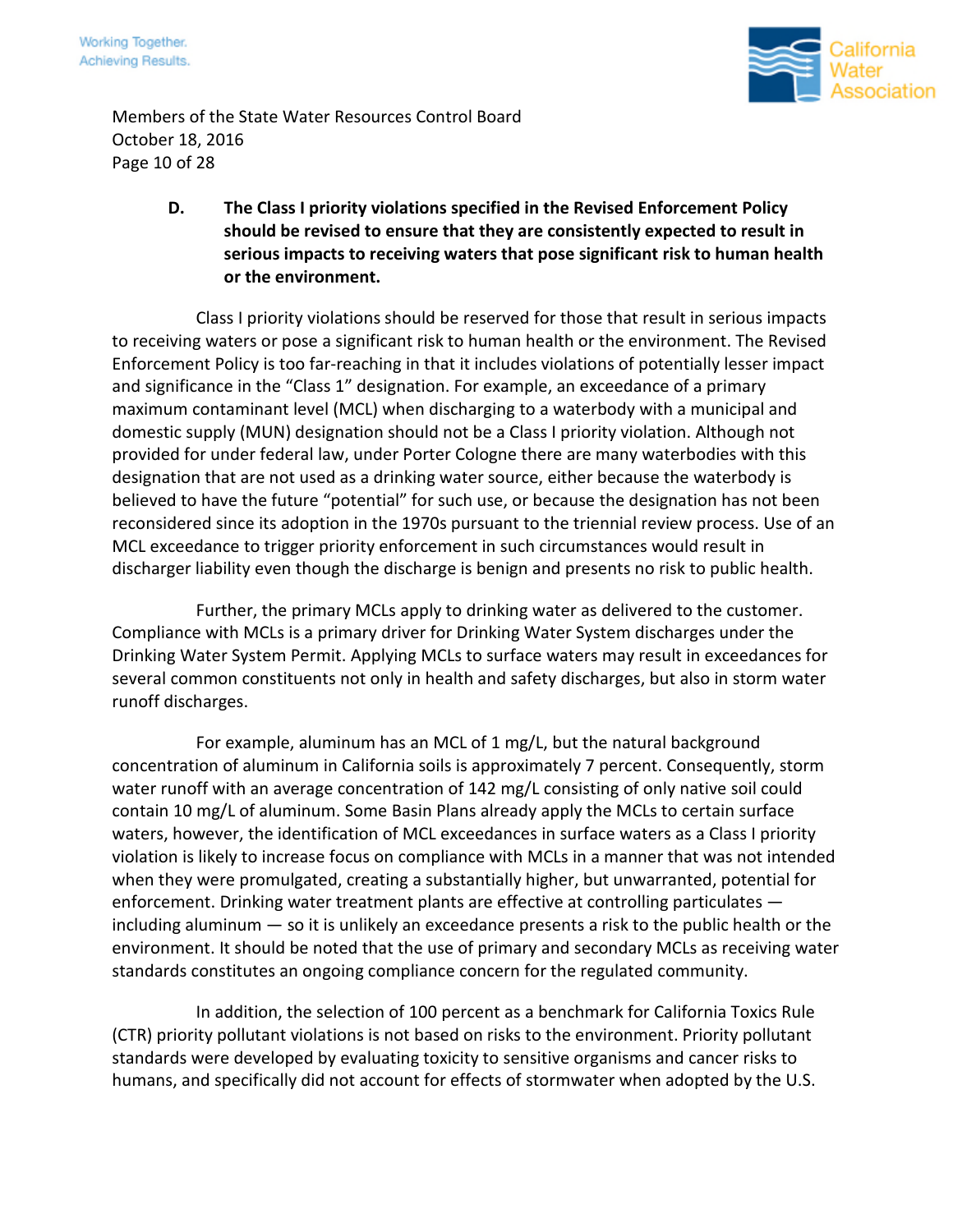

Members of the State Water Resources Control Board October 18, 2016 Page 11 of 28

Environmental Protection Agency. The impact of exceedances on aquatic organisms and human health is different for each priority pollutant, which in many cases may be a natural constituent present in background water quality conditions and therefore not amenable to control in storm water. Exceeding a CTR standard expressed as a water quality-based effluent limitation by 100 percent does not equate to, or necessarily even support, a conclusion that the adverse impact of a particular priority pollutant on the receiving water is doubled. Therefore, the Revised Enforcement Policy should be modified to direct Water Boards to consider constituent-specific impacts, circumstances surrounding the non-compliant discharge, and other pertinent factors when assessing the priority of violations of CTR based effluent limitations.

Finally, care should be taken in relying on exceedances of acute toxicity effluent limitations as the primary factor to prioritize enforcement absent any evidence of harm to receiving water bodies. Acute toxicity test results are quite susceptible to "false positives" indicating toxicity even when no actual or potential harm to aquatic life is threatened. As a result, acute toxicity monitoring results should be considered not only in comparison to water quality-based effluent limitations, but also in the context of actual information regarding effects of the exceedance on receiving waters and aquatic species before prioritizing the violation for enforcement action.

#### **E. The Class I priority violations specified in the Revised Enforcement Policy should be revised to eliminate references to unpermitted fill of wetlands.**

The proposed amendments to the Enforcement Policy would, for the first time, make the discharge of fill to more than 0.5 acres of wetlands a Class I priority violation, subject to enforcement and maximum penalties. However, neither the policy nor the recently proposed (and as of yet not adopted) permitting regulations for Discharge of Dredged and Fill Material to Waters of the State contain any jurisdictional definition of "wetlands." As a result, it is impossible for dischargers of dredged or fill material, particularly when discharges of such material are associated with constructed, but open and soft-bottomed conveyance and storage channels and reservoirs, to know with certainty when a discharge may constitute a violation.

The absence of a jurisdictional definition of "wetlands" combined with the classification of the discharge of fill to more than 0.5 acre of wetlands as a Class I priority violation, with attendant monetary penalties, sets up an unconstitutionally vague standard that fails to warn the regulated community of the conduct that would result in a violation, thus creating substantive due process issues for dischargers, including those who must perform operational and maintenance activities on conveyance and storage facilities that may result in incidental discharges of fill material. See, e.g., *Village of Hoffman Estates v. Flipside, Hoffman Estates, Inc.*, 455 U.S. 489, 497 (1982) ("[B]ecause we assume that man is free to steer between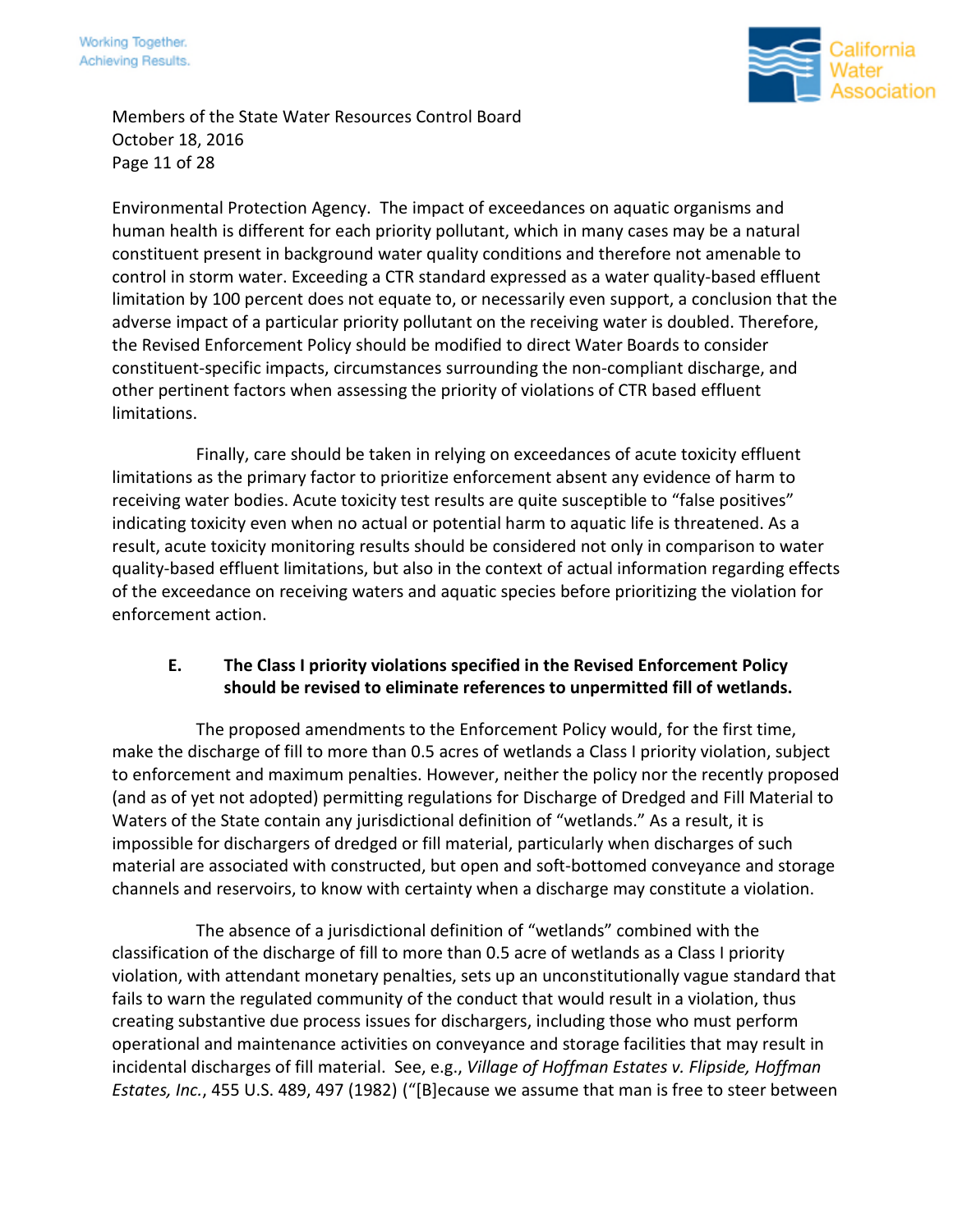

Members of the State Water Resources Control Board October 18, 2016 Page 12 of 28

lawful and unlawful conduct, we insist that laws give the person of ordinary intelligence a reasonable opportunity to know what is prohibited, so that he may act accordingly." [internal citations omitted]); *People v. Appel*, 51 Cal.App.4th 495 (1996) (citing 7 Witkin, Summary of Cal. Law, Constitutional Law, § 104, p. 157) ("A statute violates the due process clause if it is so indefinite that it does not give fair warning of the conduct that gives rise to criminal penalties.")

Moreover, without a clear legal standard governing unpermitted fills that constitute a violation of law and those that do not, individual Water Boards will be left without guidance to determine inconsistently and differently from Water Board to Water Board, whether a feature is a wetland, and thus whether a discharge is properly classified as a Class I priority violation subject to the Revised Enforcement Policy. Such inconsistency in the application of enforcement actions is contrary to the intent of the proposed amendments to provide for consistent, fair, and transparent prosecution of enforcement actions. Indeed, as acknowledged by the State Water Board in public workshops and hearings on the *Draft Procedures for Discharges of Dredged or Fill Material to Waters of the State* (June 17,2016)(Permitting Procedures)*,* the very reason that the proposed Permitting Procedures do not have a jurisdictional definition of wetlands is because Regional Boards could not agree upon a consistent definition of wetlands, and wanted to retain autonomy to apply different standards and tests to determine when a water of the state might be a jurisdictional wetland on a "case by case basis." See also *Procedures for Discharges of Dredged of Fill Materials to Waters of the State Staff Report* § 6.2, pp 47-48.The Water Boards' position further increases the potential for inequities in enforcement, inconsistent penalties, and all of the consequences that substantive due process protections are designed to preclude. See, *Village of Hoffman Estates v. Flipside, Hoffman Estates, Inc.*, supra, at p. 497 ("[I]f arbitrary and discriminatory enforcement is to be prevented, laws must provide explicit standards for those who apply them. A vague law impermissibly delegates basic policy matters to policemen, judges, and juries for resolution on an ad hoc and subjective basis, with the attendant dangers of arbitrary and discriminatory applications.")

Finally, it remains a great concern to CWA that regulation of discharge of dredged and fill material to waters of the state, including application of the Revised Enforcement Policy to discharge of fill to wetlands, is beyond the Water Board's statutory authority. Sections 13370 through 13389 of the Water Code authorize the Water Boards to issue permits for, among other things, discharges of dredged or fill material — but only to the extent the state has an EPA-approved state permit program under the federal Clean Water Act for those discharges. See Cal. Water Code §§ 13370, 13372(b), 13376; 33 U.S.C. § 1344(g)-(j) (authorizing state administration of dredged and fill material discharges). Water Code subsection 13372(b) states: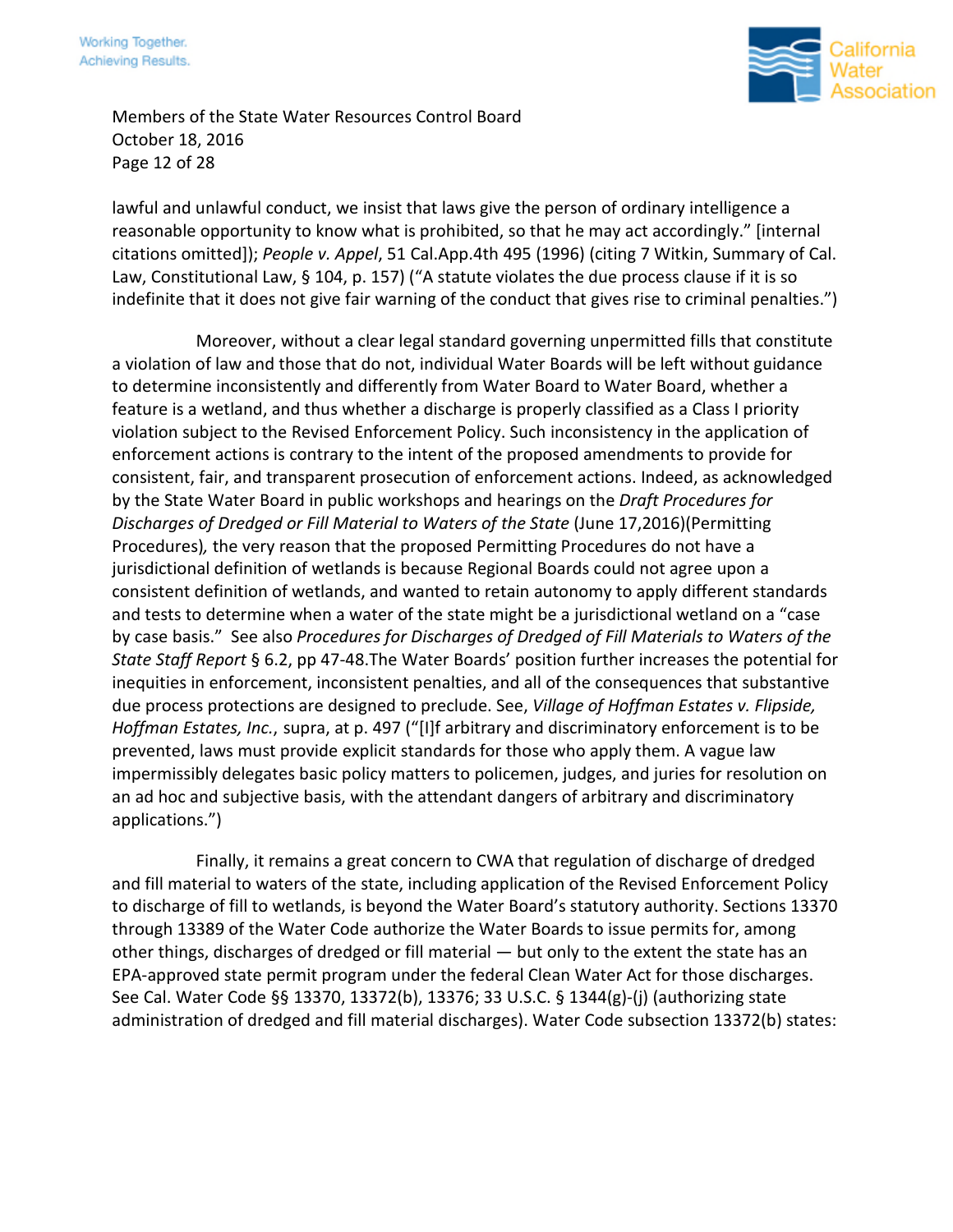

Members of the State Water Resources Control Board October 18, 2016 Page 13 of 28

> The provisions of Section 13376 requiring the filing of a report [under Section  $13260$ ]<sup>13</sup> for the discharge of dredged or fill material and the provisions of this chapter relating to the issuance of dredged or fill material permits by the state board or a regional board shall be applicable only to discharges for which the state has an approved permit program, in accordance with the provisions of the Federal Water Pollution Control Act, as amended, for the discharge of dredged or fill material.

California has not applied for nor obtained authority to operate an approved permit program for dredged or fill material discharges under the federal Clean Water Act. Absent an approved permit program whereby such discharges may be lawfully regulated by the Water Boards, dischargers should not be subject to the provisions of the Revised Enforcement Policy that would classify discharge of fill material to more than 0.5 acre of wetlands as Class I priority violations. Nor should a utility be subject to the attendant monetary penalties and "black marks" on a utility's compliance history for such "violations."

Because these cited provisions of the Water Code do not currently authorize regulation of dredged or fill material discharges by the Water Boards, there is no stated legal authority for either the proposed Permitting Procedures or the application of the Revised Enforcement Policy to discharge of fill to 0.5 acre of more of wetlands. The Legislature's explicit grant of authority to regulate dredged or fill discharges in section 13376, combined with its decision to condition that authority on approval of a dredged and fill permit program under the Clean Water Act in subsection 13372(b), strongly contradicts any inference that the state already has authority independent of a federal Clean Water Act permitting program delegation to regulate dredged or fill discharges under other provisions of state law. The Legislature's intent is clear: if the state is to regulate discharges of dredged or fill material, it must do so by adopting an approved permit program under the Clean Water Act.

In light of these significant issues regarding the authority to regulate discharges of dredge and fill, and the substantial substantive due process concerns and uncertainty created for dischargers by reference to unpermitted fill of "wetlands," which are neither currently defined nor proposed to be defined as part of the Permitting Procedures, CWA recommends deleting unpermitted discharges to wetlands from the list of Class I priority violations as suggested in subsection F of this letter below.

 $^{13}$  Text added to incorporate statutory cross reference set forth in Cal. Wat. Code § 13376.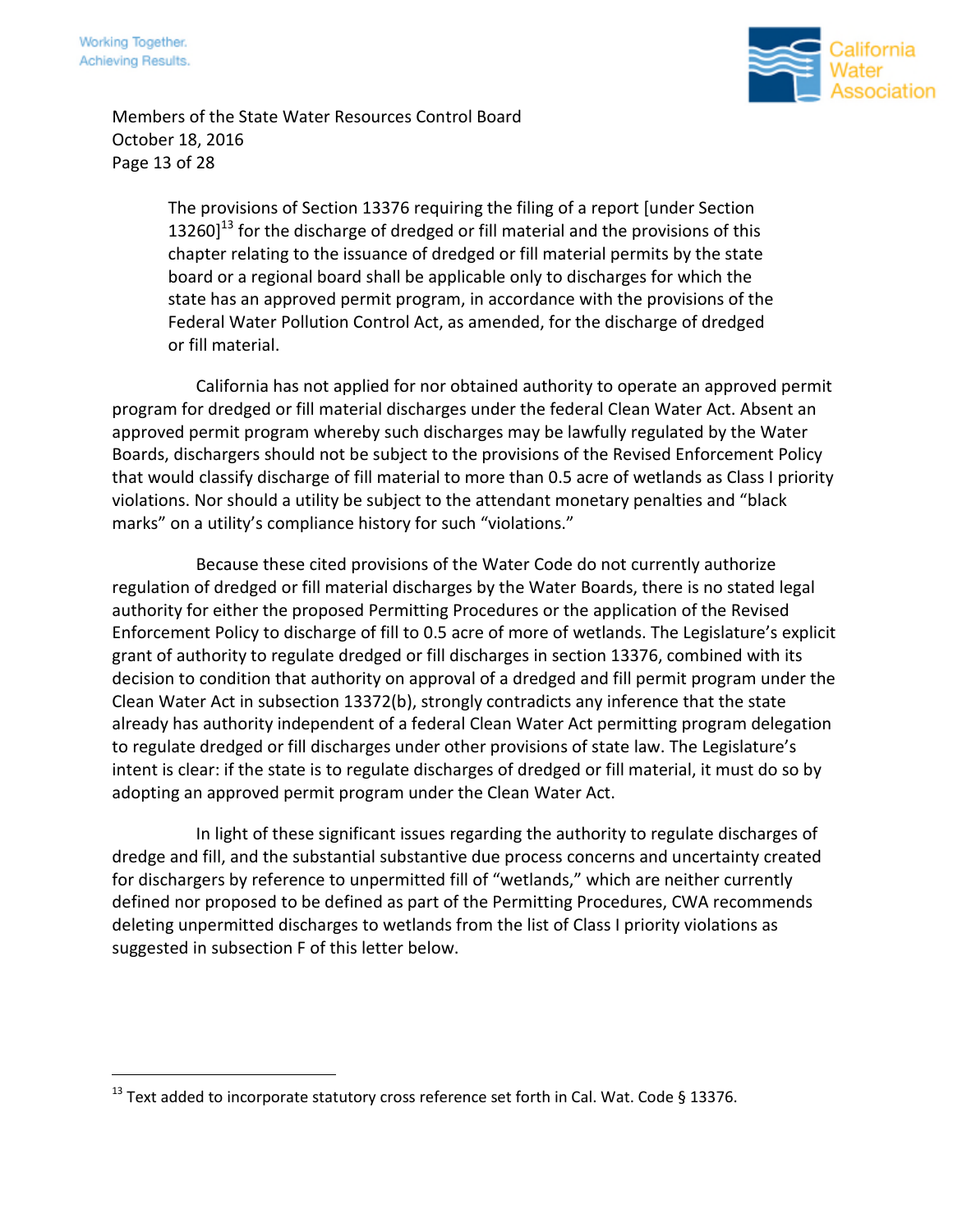

Members of the State Water Resources Control Board October 18, 2016 Page 14 of 28

#### **F. Recommended revisions to the list of Class I Priority Violations.**

To address the issues and for the reasons discussed in the preceding Sections II.A 1-5 above, CWA recommends the following revisions to the list of Class I Priority Violations;

*"Class I priority violations are those violations that pose an immediate and substantial threat to water quality beneficial uses and/or that have the potential to individually or cumulatively cause significant detrimental impacts to human health or the environment. Class I violations ordinarily include, but are not limited to, the following:*

- *Discharges causing or contributing to resulting in exceedances of primary maximum contaminant levels in receiving waters that are utilized as a with a beneficial use of municipal or domestic supply (MUN);*
- *Unauthorized discharges of sewage, regardless of level of treatment, within 1,000 feet of a municipal water intake;*
- *Discharges exceeding water quality-based effluent limitations for priority pollutants as defined in the California Toxics Rule, and dependent on the magnitude of the exceedance and resulting impacts of the discharge on beneficial uses of receiving waters; by 100 percent or more*
- *Discharges causing or contributing to resulting in significant demonstrable detrimental impacts to aquatic life and aquatic-dependent wildlife (e.g., fish kill);*
- *Unauthorized discharges from Class II surface impoundments;*
- *For discharges subject to Title 27 requirements, failure to implement corrective actions in accordance with WDRs; and*
- *Unpermitted fill of wetlands exceeding 0.5 acre in areal extent;*
- *Discharge of construction materials to receiving waters with beneficial uses of COLD, WARM, and/or WILD;*
- *Discharges causing or contributing to resulting in in-stream turbidity in excess of 100 NTU the applicable Basin Plan water quality objectives in receiving waters with beneficial uses of COLD, WARM, and/or WILD, except during storm events."*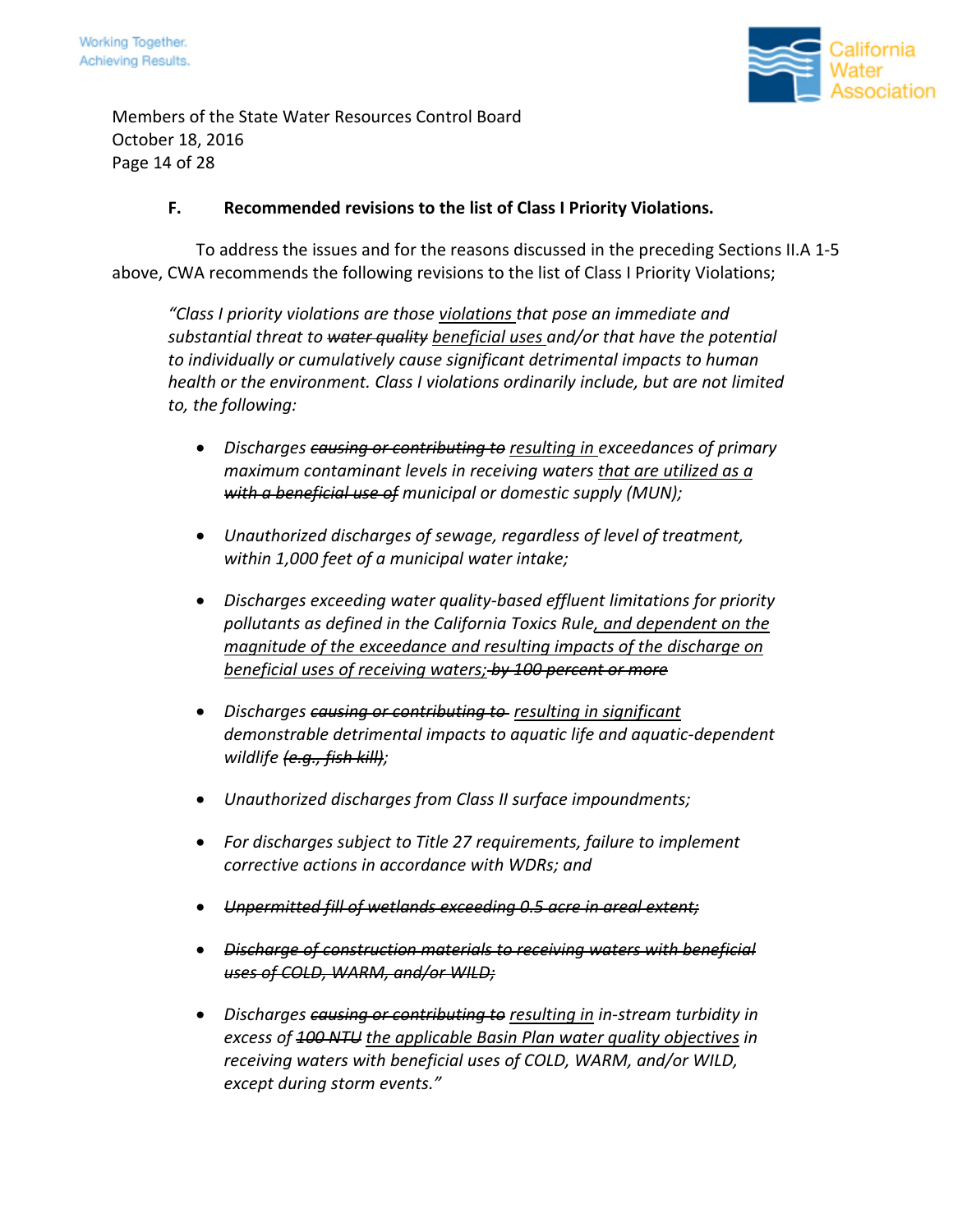

Members of the State Water Resources Control Board October 18, 2016 Page 15 of 28

### **G. Additional revisions to the Ranking of Violations.**

The proposed amendments would substantially modify the Enforcement Policy with respect to its Enforcement Priorities for Discretionary Enforcement Actions by omitting the example list of Class II violations and eliminating Class III violations altogether.

Class II violations are defined in the Revised Enforcement Policy in the negative; all violations that are not Class I violations are ipso facto Class II violations. CWA is concerned that without a description or list of examples, it is not clear when the Water Boards should consider classifying a discharge a Class II violation. Given the conflict between the definition of Class I violations and the overly broad range of discharges that would be captured under the Revised Enforcement Policy's current list of examples, it is an open question whether any violation could be classified as anything *other* than a Class I priority violation.

To address this issue, CWA encourages the State Water Board to add text describing and characterizing Class II violations so that both the regulated community and the Water Boards may better understand the intended distinction between Class I and Class II violations. CWA also believes that an exemplar list of Class II violations, similar to the Class I list, would further clarify the Enforcement Policy's intent with regard to ranking of violations and would result in the ranking being applied with greater consistently.

Finally, the currently effective Enforcement Policy defines Class III violations as violations that pose only a minor threat to water quality and have little or no known potential for causing a detrimental impact on human health and the environment. It is unclear why the Revised Enforcement Policy would eliminate this class of violations entirely, given the very real likelihood of violations that do not pose a threat to water quality, human health or the environment, as discussed above. The Class III category seems particularly useful for identifying violations that do not warrant significant enforcement effort from the standpoint of culpability or harm to human health or the environment.

Eliminating the Class III category of violations, combined with an unclear definition of Class II violations and the expansive description of Class I violations, means that the Water Boards may, for simple lack of appropriate guidance, characterize all violations as Class I priority violations even when enforcement is not warranted. The consequence of this trend would be to lose the practical benefits of a robust and useful ranking system.

# **H. Penalty Calculation Methodology – Total Base Liability.**

As a preliminary matter, CWA finds it difficult to assess or predict the likely penalties that would be imposed under the penalty calculator in Section VI of the Revised Enforcement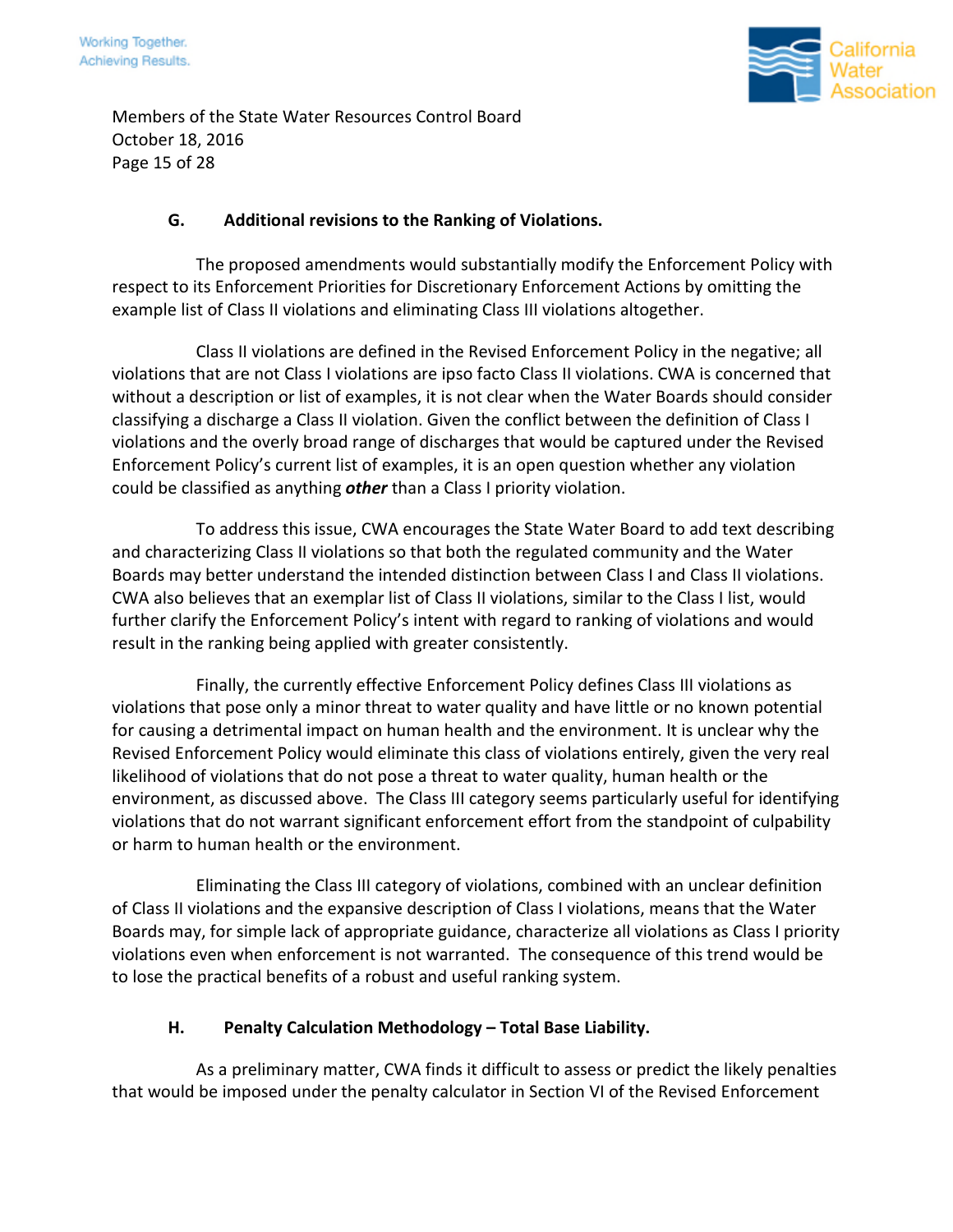

Members of the State Water Resources Control Board October 18, 2016 Page 16 of 28

Policy. It is equally difficult to discern how such penalties would compare with penalties assessed under the current Enforcement Policy. Therefore, CWA recommends that, in order to fulfill the State Water Board's goal of improved transparency, a new appendix with case studies comparing enforcement outcomes and penalties under both the current and revised versions of the Enforcement Policy so that the regulated community and other stakeholders can better understand the practical implications of the latest revisions on the enforcement actions and calculation of penalties. Furthermore, given the numerous factors and associated multipliers that any monetary penalty will involve, CWA recommends adding sample calculations to guide Water Board staff in the application of the evaluation process under the Revised Enforcement Policy.

CWA also recommends that the statement made in Section I.C of the Revised Enforcement Policy, that Water Boards are not required (or even encouraged) to compare proposed penalties assessed on dischargers pursuant to the penalty calculator set forth in Section VI, be reconsidered. Attaining "consistent and fair" exercise of prosecutorial discretion and implementation of enforcement actions typically requires some consideration of precedent and penalties assessed for similar violations (e.g., discharges involving similar culpability, volumes, quality and degree of exceedances, and impacts on receiving waters) particularly if such discharges occur under a single, statewide general permit applicable to multiple dischargers in the same industry.

While we understand that Water Boards need discretion to properly apply the penalty calculator, that discretion, and indeed the finding of whether a particular violation has afforded some economic advantage or competitive benefit on a particular discharger, requires consideration of penalties levied against similarly situated dischargers for similar violations, particularly when the dischargers are subject to the same discharge conditions and requirements. Having the ability to consider comparable scenarios promotes the State Water Board's goals of improving fairness and consistency in enforcement, without curtailing the discretion and flexibility afforded Water Boards to apply the Section VI methodology. Accordingly, CWA recommends revising the language of Revised Enforcement Policy § I.C., p. 3 as follows:

> "The Water Boards achieve consistency in enforcement by applying the penalty calculator in Section VI. The policy does not require a Water Board to compare a proposed penalty to other actions that it or another Water Board has taken or make specific findings about why the reasons that individual penalty assessments or proposed amounts differ<sub>,</sub> Water Boards are encouraged to consider penalties assessed for similar violations (e.g., discharges involving similar culpability, volumes, quality and degree of exceedances, and impacts on receiving waters) particularly if such discharges occur under a single, statewide general permit applicable to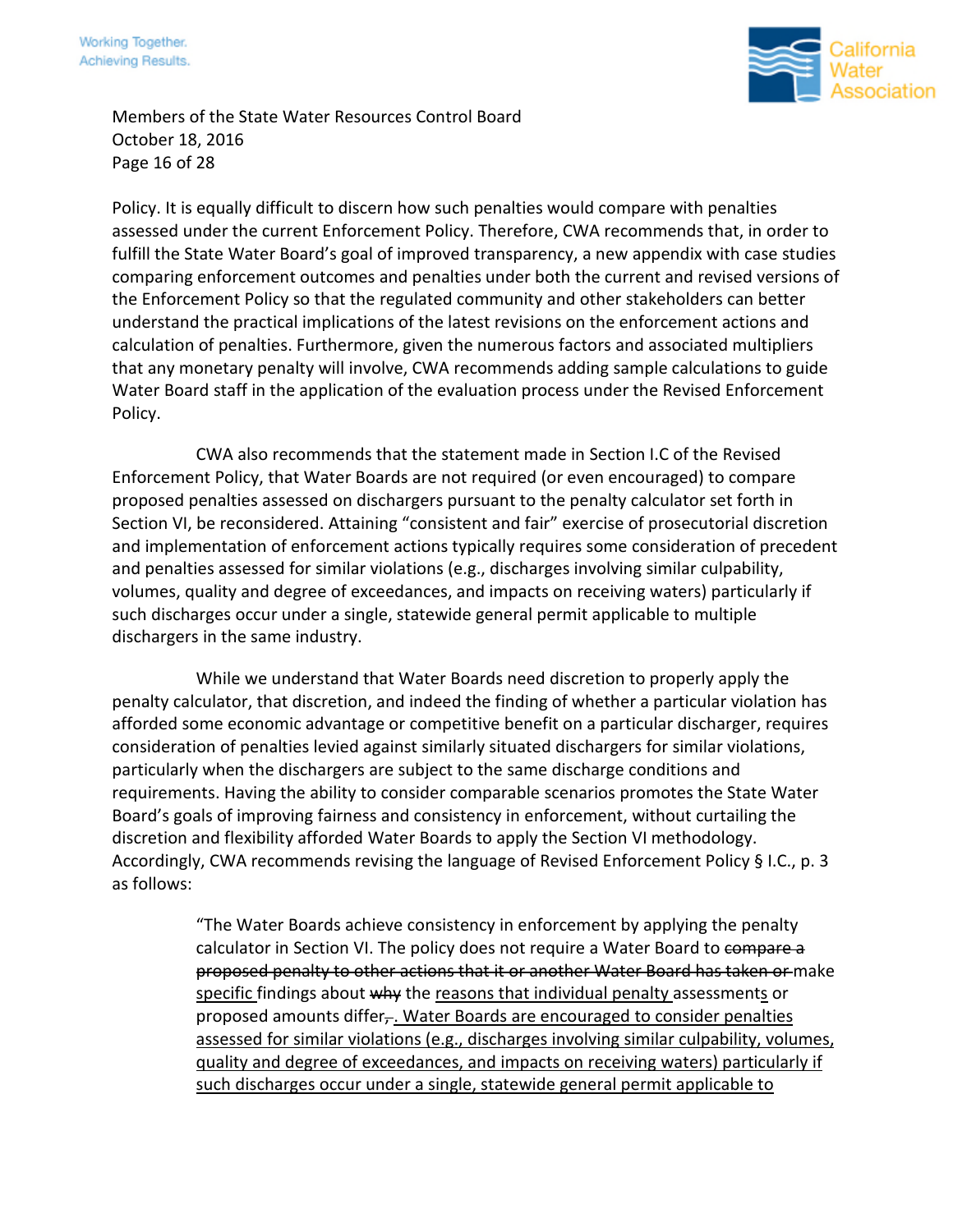

Members of the State Water Resources Control Board October 18, 2016 Page 17 of 28

> multiple dischargers in the same industry, when assigning penalty and adjustment factors, particularly in connection with determining whether a particular violation has afforded some economic advantage or competitive benefit on a particular discharger. "

## **1. Actual or potential for harm for discharge violations.**

As CWA understands it, Step 1 of the Revised Enforcement Policy methodology for calculating penalties requires the Water Boards to consider the "Actual Harm or Potential for Harm" for each discharge violation. The "Actual or Potential for Harm" score is a composite score comprising scores for the following three factors: (1) degree of toxicity of the discharge; (2) actual or potential harm to beneficial uses; and (3) susceptibility to cleanup or abatement.<sup>14</sup> Scores may range from 0, in which the discharged material poses a negligible risk or threat to potential receptors, there is no actual harm or potential harm to beneficial uses, and the discharger cleans up 50 percent or more of the discharge within a reasonable amount of time, to 10, which denotes a significant risk, high-harm discharge where less than 50 percent of the discharge is cleaned up or abated within a reasonable time.<sup>15</sup>

Step 2 of the methodology for calculating penalties involves a per gallon and per day assessment for all discharges resulting in violations. The Water Boards use two tables provided in the Revised Enforcement Policy to determine the per gallon factor for discharges and the per day factor for discharges. However, these tables (Tables 1 and 2 [Per Gallon and Per Day factors for discharges]) do not include factors of 0 for discharges that did not cause "Potential for Harm," i.e., negligible threat, no harm discharges with 50 percent or more cleaned up or abated, in Step  $1^{16}$  It is reasonable to assume, but the Revised Enforcement Policy should make explicit, that for discharges with a composite score of 0 for Potential for Harm in Step 1, a factor of 0 would apply in Step 2 for a total base liability of 0.

Such a circumstance is entirely plausible, particularly for discharges under the Drinking Water System Permit or the pesticide application General Permits, which regulate very low-threat discharges at the outset. For instance, under the Drinking Water System Permit, it is possible to have an initially non-compliant discharge of potable water for which monitoring results indicate an exceedance of chlorine at the point of discharge, which exceedance is fully neutralized through natural attenuation prior to reaching receiving water.

<sup>&</sup>lt;sup>14</sup> Revised Enforcement Policy, §VI.A., at 11-17.

<sup>&</sup>lt;sup>15</sup> Revised Enforcement Policy, §VI.A at p. 12.

<sup>&</sup>lt;sup>16</sup> Revised Enforcement Policy, §VI.A, at pp. 13-14.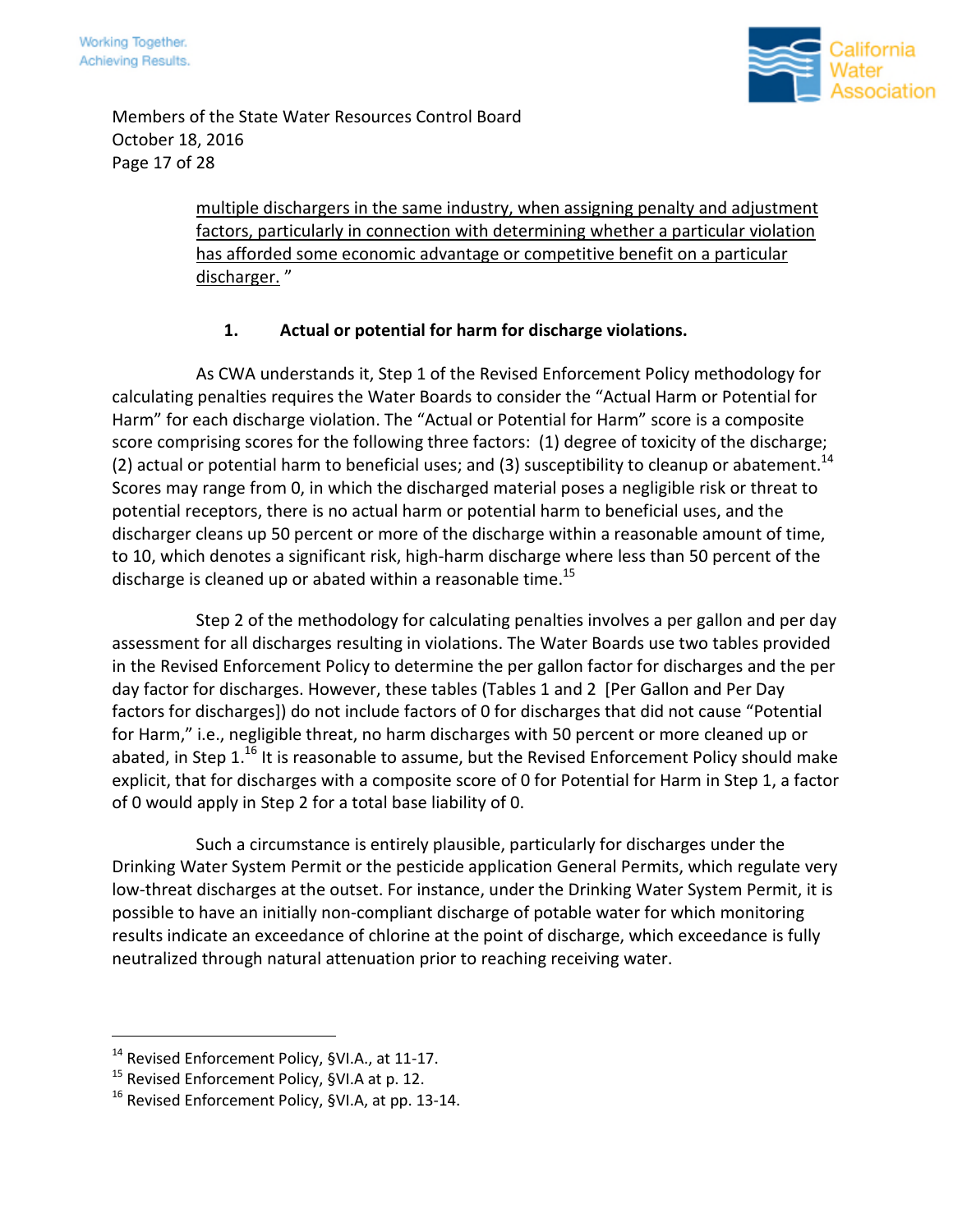

Members of the State Water Resources Control Board October 18, 2016 Page 18 of 28

In fact, natural attenuation of chlorine is recognized as an accepted BMP pursuant to the Drinking Water System Permit. Guidance Manual for the Disposal of Chlorinated Water, American Water Works Association Research Foundation (2001), p. 8 . Therefore, while monitoring results may indicate an initial exceedance of an effluent limitations set forth in the Sections IV.A., IV.B. and VIII. of the Drinking Water System Permit (pp. 13-16) and Section VIII (pp 17-18) such discharges should *not* be considered a permit violation or the basis for assessment of a penalty under the Revised Enforcement Policy, but instead should be exempt from penalties so long as the dischargers can demonstrate that BMPs, including natural attenuation BMPs, were properly deployed and avoided significant adverse impacts to beneficial uses of the receiving water, the environment, and potential receptors.

Similarly, many of the Pesticide General Permits mandate and rely on BMPs and a degree of attenuation between the discharge point and receiving water to avoid adverse effects on receiving waters. Accordingly, the Revised Enforcement Policy should be modified to assure exemption of discharges under those permits from enforcement and penalties so long as the dischargers can demonstrate that appropriate BMPs, including natural attenuation BMPs recognized by the permits, were properly deployed, thereby avoiding significant adverse impacts to beneficial uses of the receiving water, the environment, and potential receptors

To attain that result using the calculator, a factor of 0 must available in Step 2 for application to such discharges particularly because once potable water discharges and/or highly diffused discharges under the Pesticide General Permits (unlike oil or similar pollutants) are released to receiving waters, the discharge is not sufficiently detectable or distinguishable from the receiving water to allow for clean-up pursuant to the third factor of Step 1. Accordingly, to effectuate the intent of Drinking Water System Permit and the Pesticide General Permits, Step 2 of the Revised Enforcement Policy should be revised to expressly allow a score of 0 to apply to non-compliant discharges that dischargers can show do not cause harm to the receiving water by, for example, producing testing results that indicate the absence of chlorine or pesticide residuals in the receiving water, as well as visual monitoring records indicating no observed adverse impacts to the beneficial uses or aquatic resources of the receiving water.

CWA also recommends a modification the Revised Enforcement Policy to include a footnote or similar caveat to Factor 3 of Step 1 to clarify that, while attenuation of pollutants may not be sufficient to establish clean-up under Step 1 due to the text Revised Enforcement Policy § VI.A, Factor 3 (p. 17) [stating "natural attenuation of discharged pollutants in the environment is not considered cleanup or abatement for purposes of evaluating this factor"], deployment of, reliance on, and the effectiveness of attenuation BMPs, as authorized by applicable permits, may be considered pursuant to Step 2 when evaluating potential for harm and assessing base liability.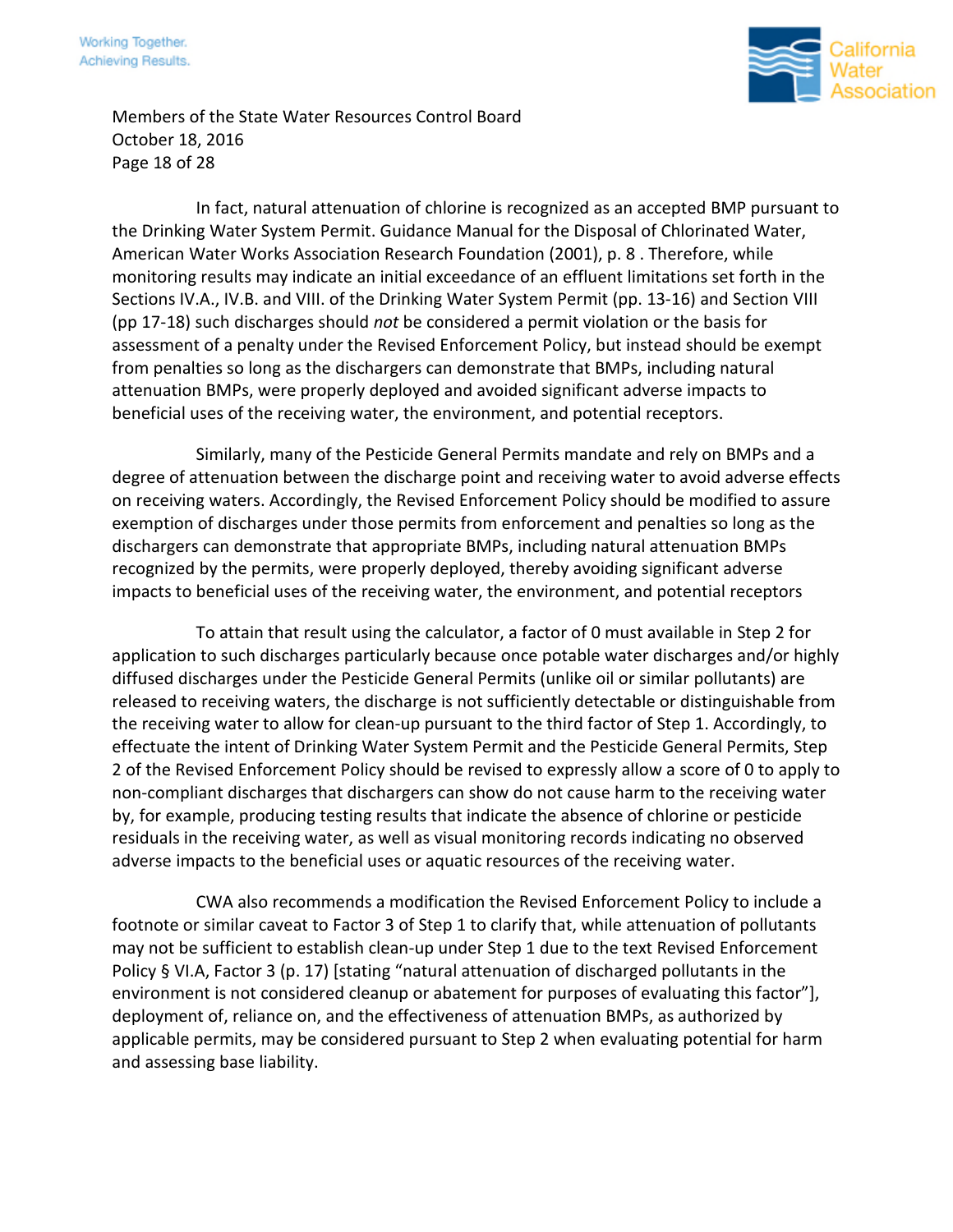

Members of the State Water Resources Control Board October 18, 2016 Page 19 of 28

Consistent with the comments above, CWA suggests the following addition to the beginning of the Step 2 text of the Revised Enforcement Policy, in connection with the assessments of monetary penalties in ACL actions:

*Recommendation: Under Step 2 of the penalty calculator, if violations are assessed: (i) under Step 1 Factor 1 as presenting negligible or minor for risk of toxicity (scores of 0 or 1); and (ii) under Step 1 Factor 2 as presenting negligible or minor (scores of 0 or 1) risk of potential to harm to beneficial uses, then such discharges shall be assigned a total base liability of 0.*

*Any discharge with a total base liability of 0, regardless of classification as a violation, shall be reclassified as compliant (not in violation) for purposes of administration of the Enforcement Policy, including any record of a history of violations.*

# **2. The Enforcement Policy's lower penalty provisions should be expanded to include discharges with minimal impacts on water quality, including potable water.**

Discharges with negligible or minor impacts on water quality (e.g., discharges that exceed turbidity action levels only), and very high-volume discharges of potable or diluted storm water should be considered for penalty assessments in lower amounts. CWA agrees with the Revised Enforcement Policy's recognition of the negligible threat posed by, and corresponding reduction in per gallon penalties for, discharges of recycled water treated for reuse, for which penalties may be limited to a maximum \$1/gallon amount.<sup>17</sup> However, there is no similar express provision recognizing the low threat to receiving water presented by Drinking Water System discharges composed primarily of *potable* water in the Revised Enforcement Policy. The same potential exists for chlorine residual, the predominant pollutant of concern, to persist in both Drinking Water System and recycled water discharges. Accordingly, the Revised Enforcement Policy's cap on per gallon penalties with respect to discharges of recycled water should be extended to cap penalties for discharges of potable water, regardless of the discharge volume. CWA recommends the text revision proposed in subsection 3 below be adopted in order to address this issue.

<sup>&</sup>lt;sup>17</sup> Revised Enforcement Policy, at p. 18.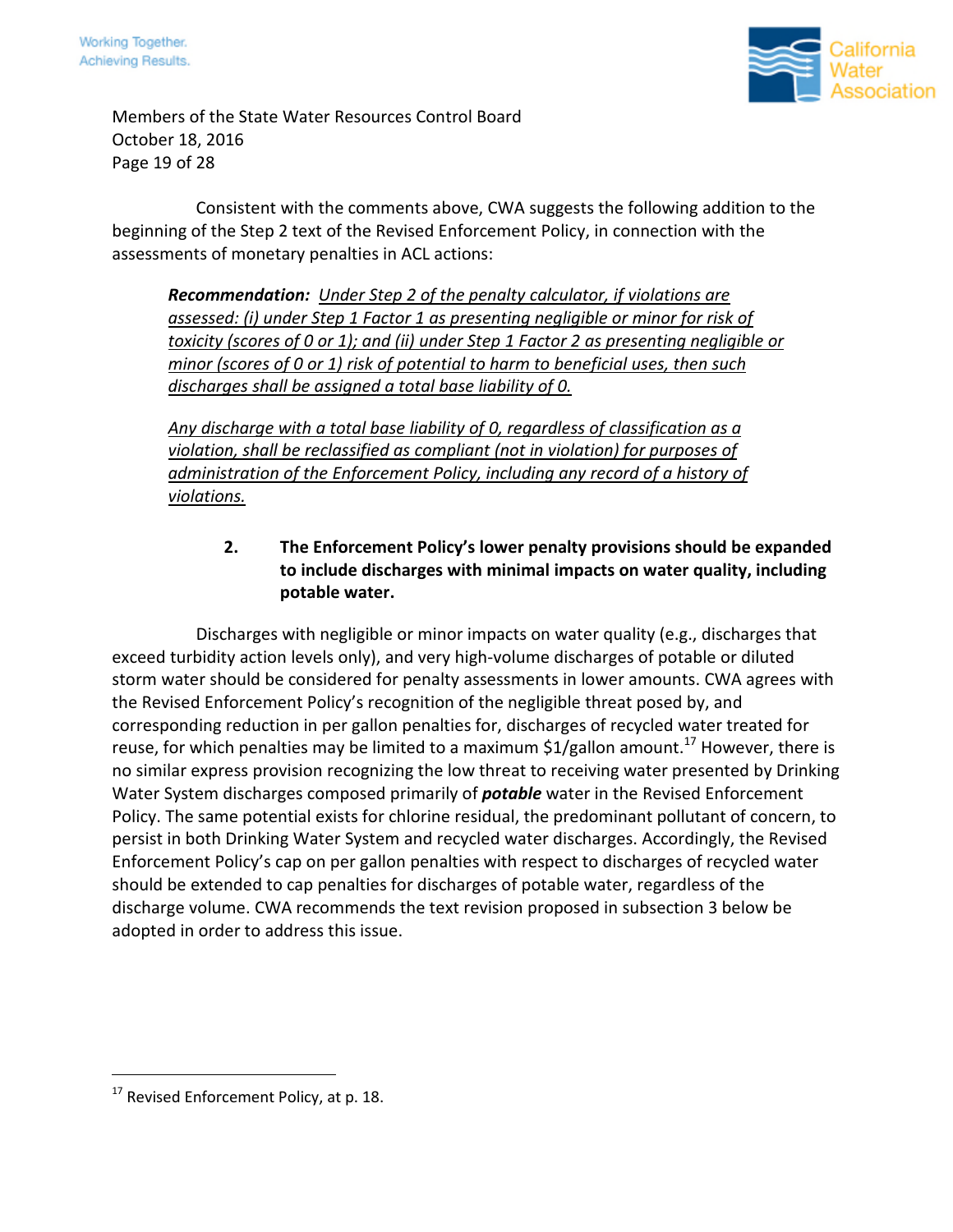



Members of the State Water Resources Control Board October 18, 2016 Page 20 of 28

#### **3. The high-volume thresholds and corresponding per gallon penalties are not well supported and should be revised.**

The Revised Enforcement Policy gives the Water Boards discretion to apply a penalty of \$2 to \$10/gallon for discharges that are between 100,000 and 2,000,000 gallons. Historically, the "ceiling" under the current Enforcement Policy for discharge penalties has been \$2 per gallon; the Revised Enforcement Policy makes \$2 the "floor" with the option to go up to \$10 per gallon – the statutory maximum. Neither the proposed amendments to the Enforcement Policy nor the initial statement of reasons explains why the State Water Board is now proposing to increase the minimum per gallon penalty that may be considered, as well as an increase in the penalty range and the maximum penalty amount that may be applied such discharges. There is no information supporting the reasons that establishment of a \$2 per gallon minimum and the proposed \$8 per gallon increase in the maximum applicable penalty is important to attaining the State Water Board's goals of improving fairness and transparency via the proposed revisions to the Enforcement Policy. CWA respectfully requests that, at a minimum, adequate supporting information regarding the need for these significant increases in potential per gallon penalties be provided as justification for the proposed modifications.

Further, the Revised Enforcement Policy's initial statement of reasons does not include an adequate rationale for the high-volume thresholds as they are proposed to be revised in this section. There is no explanation of what, if any, data was used to determine that only volumes exceeding 2,000,000 gallons should constitute a high volume. CWA respectfully suggests that the definition of a small or large discharge volume should correspond to the size of the operation or the program being implemented.

For example, defining a set and inflexible range for identification of "large" Drinking Water System discharge volumes is too prescriptive because the actual discharge volume for any system is related primarily the size of the water treatment and distribution system necessary to provide water service for the benefit of consumers, who may be residents of a small or disadvantaged community. Therefore, requiring system discharges exceeding 2,000,000 gallons to be eligible for reduced penalties inequitably impacts water users served by small systems. In order to enable Water Boards to appropriately take the low threat posed by discharges to receiving waters and/or the overall program and system size into consideration in reducing penalties for high volume, low threat discharges, CWA recommends the following revision to the High Volume Discharges provisions of the Revised Enforcement Policy set forth on page 19:

*Recommended policy revision: "However, recognizing that the volume of certain discharges can be very high and/or may not result in significant adverse impacts to receiving water beneficial uses, human health or the environment, the Water*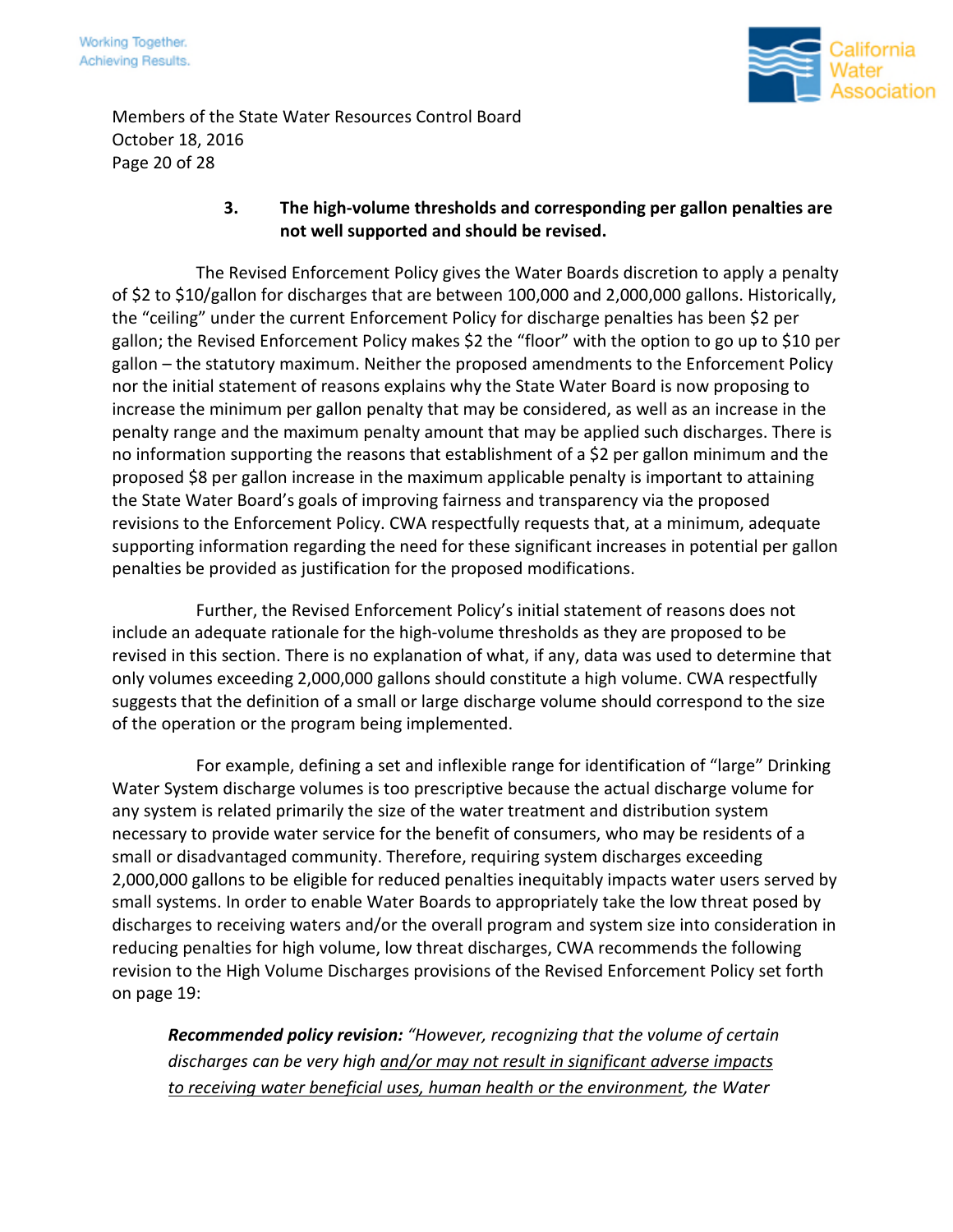

#### Members of the State Water Resources Control Board October 18, 2016 Page 21 of 28

*Boards have the discretion to select a value between \$2.00 per gallon and \$10.00 per gallon with the above factor to determine the per gallon amount for any discharge event, whether it occurs on one or more days, that constitutes 80 percent or less of the maximum discharge volume or flow anticipated by the applicable discharge permit, waste discharge requirements, or the maximum capacity of the particular system or program permitted for discharge. between 100,000 gallons and 2,000,000 gallons for each discharge event, whether it occurs on one or more days. For discharges in excess of 2,000,000 gallons 80 percent of the maximum discharge volume or flow anticipated by the applicable discharge permit, waste discharge requirements, or the maximum capacity of the particular system or program permitted for discharge; for low threat discharges that do not significantly adversely affect beneficial uses, the environment or human health, or for discharges of recycled water that have been treated for reuse, and for discharges of potable water, the Water Boards may elect to use a maximum of \$1.00 per gallon with the above factor to determine the per gallon amount. These provisions are advisory and intended to provide a basis for achieving consistency and substantial justice in setting appropriate civil liabilities. When reducing the \$10.00 per gallon statutory maximum would result in an inappropriately small civil liability based on the severity of impacts to beneficial uses, the discharger's degree of culpability, and/or other considerations, a higher amount, up to the statutory maximum, should be used. Examples of dischargers that could be subject to a reduction include, but are not limited to, wet weather sewage spills, partially-treated sewer spills, potable water discharges, and construction or municipal stormwater discharges."*

Finally, language in the second paragraph under Step 2 of the Revised Enforcement Policy on page 18 appears to eliminate language in the current (2010) version of the Enforcement Policy, which supports penalty assessments for effluent limit violations on a per day basis only.<sup>18</sup> This approach should be retained to clarify and establish a general intent to apply *only* the per day assessment for effluent limit violations associated with specific types discharges. Based on the typically short-term occurrence of both potable water system discharges, and construction related storm water and minimal impacts to receiving waters, stormwater discharges that exceed permit limitations should only be addressed on a per day basis. CWA recommends the following modification to the text at p. 18:

 $18$  Revised Enforcement Policy, at p. 13.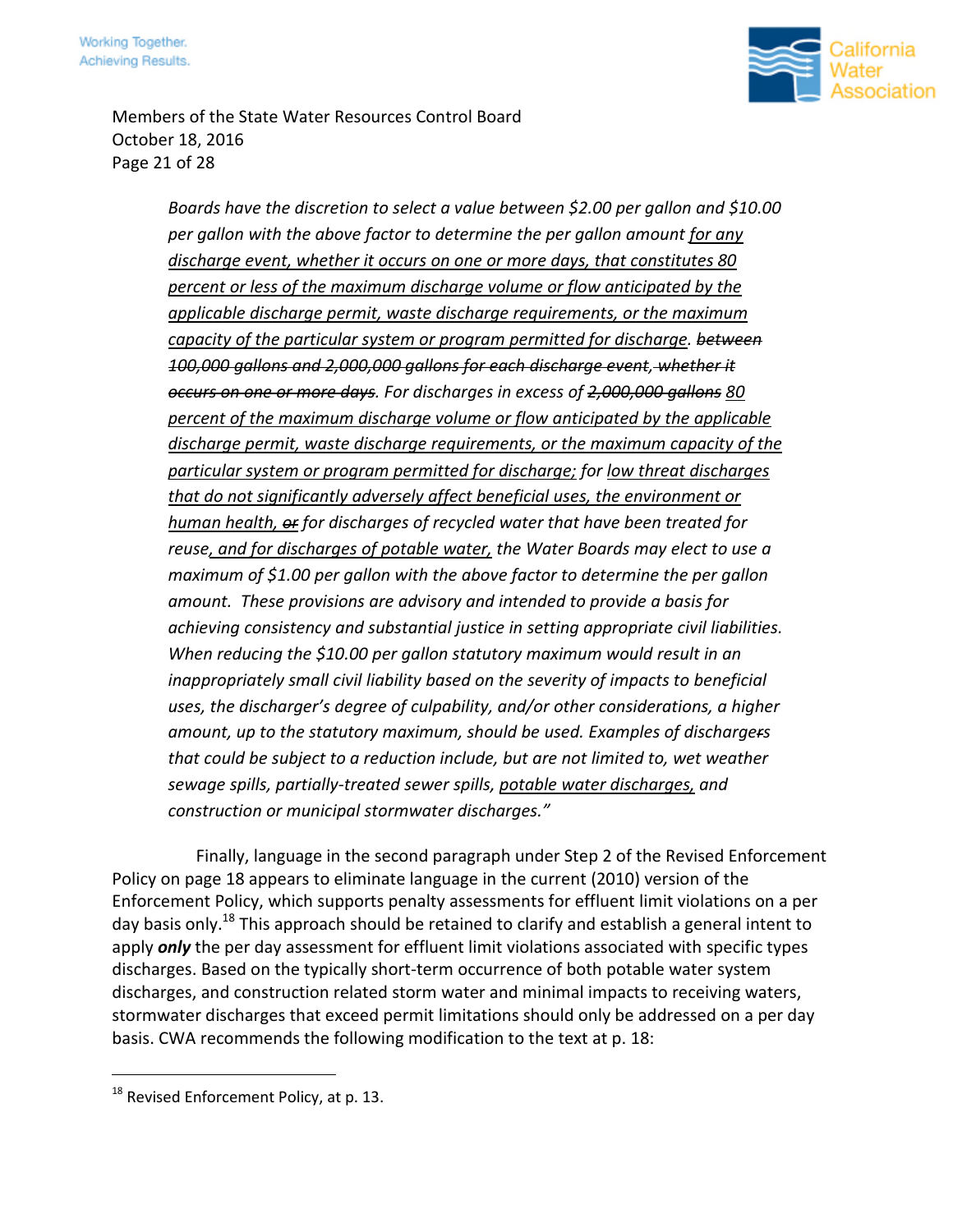

Members of the State Water Resources Control Board October 18, 2016 Page 22 of 28

*Recommendation: "This step addresses per gallon and per day assessments for discharge violations. Generally, it is intended that NPDES permit effluent limit violations should be addressed on a per day basis only. However, where deemed appropriate, such as for willful or reckless effluent limit violations, spills or releases with significant demonstrable adverse impacts on beneficial uses and aquatic resources, some NPDES permit effluent limit violations, and violations such as effluent spills or overflows, storm water discharges, or unauthorized discharges, the Water Boards should consider whether to assess both per gallon and per day penalties."*

### **I. The Enforcement Policy should encourage and reward "good behavior" by including multipliers less than 1.0 (neutral) in all categories.**

CWA is concerned that the Revised Enforcement Policy eliminates the incentive for good actors to invest in aggressive programs that go above and beyond industry standards to reduce the potential for unplanned or accidental spills, emergency releases, and other discharges that may result in violations, or that exceed reasonably anticipated clean-up and cooperation expectations and requirements to further reduce their potential penalties in response to such discharge incidents.

## **1. The multiplier approach used for the "Cleanup and Cooperation" factor should be extended to account for the factors related to "Culpability" and "History of Violations."**

Step 4 of the methodology for calculating penalties requires the Water Boards to consider three adjustment factors for potential modification of the penalty amount. The violator's degree of culpability, prior history of violations, and voluntary efforts to clean up or cooperate with regulatory authorities are all weighed and an adjustment factor is applied depending on the violator's specific conduct in the case.

The Revised Enforcement Policy retains the 0.75 to 1.5 multiplier range for the factor of "cleanup and cooperation."<sup>19</sup> New text in the Revised Enforcement Policy instructs the Water Boards to use a factor of less than 1.0 (to provide a penalty credit) where the discharger demonstrates "exceptional cleanup and cooperation," greater than 1.0 when the discharger's response falls below what can reasonably be expected and 1.0 (neutral) for a reasonable and prudent response to a discharge violation.<sup>20</sup>

 $19$  Revised Enforcement Policy, Table 4, at p. 23.

 $20$  Revised Enforcement Policy, Table 4, at p. 23.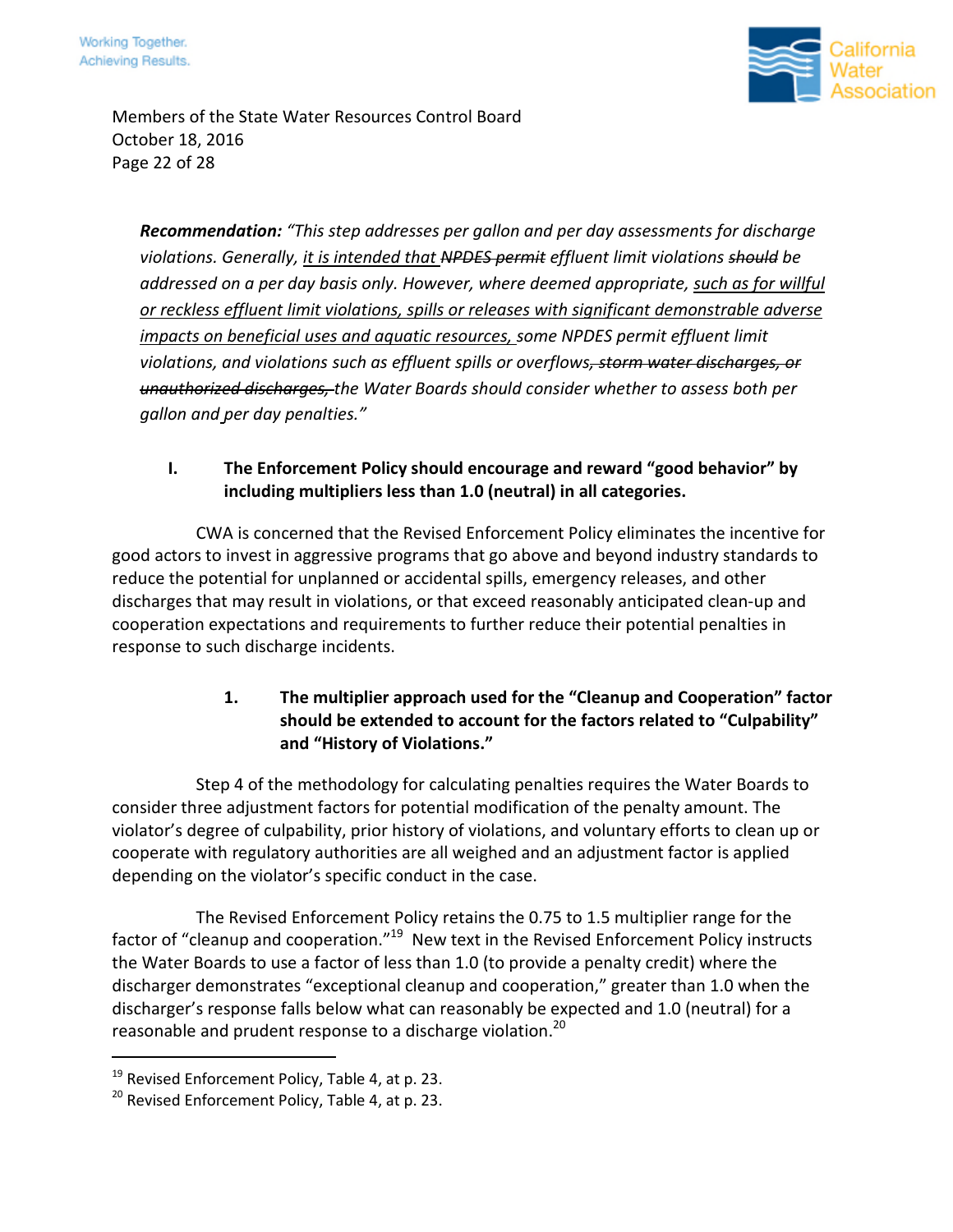

Members of the State Water Resources Control Board October 18, 2016 Page 23 of 28

The multiplier range of 0.75 to 1.5 and the general direction for use of the multiplier provides the necessary framework for a fair and consistent application of the multiplier – and therefore penalty calculations – across different violation scenarios and across Water Boards. Moreover, this multiplier framework encourages good actors. As discussed immediately below, this multiplier approach, including a multiplier with a value less than 1.0, is similarly appropriate for use across the two other violator conduct factors: culpability and history of violations.

## **2. The revised Culpability multiplier unfairly penalizes violations outside dischargers' control and fails to incentivize proactive water quality programs.**

As noted above, the Water Boards are required to consider a discharger's conduct when calculating the penalty amount. Regarding culpability, the Water Boards must assign, as applicable, high liability for "intentional or negligent violations" and low liability for "accidental, non-negligent violations."<sup>21</sup> However, the Revised Enforcement Policy eliminates the existing lower multiplier range for culpability of 0.5 (beneficial) to 1.5 (punitive) set forth in the current Enforcement Policy. The proposed amendments replace the existing range with a narrower range of 1.0 (neutral) on the low end to 1.5 (punitive) on the high end. This revised range negatively constrains the Water Boards' current level of discretion to recognize via a penalty reduction the absence of discharger culpability.

CWA recommends that the discretion to apply a multiplier value of less than 1.0 should be retained for non-negligent violations or violations that result from emergency circumstances such as floods, earthquakes and terrorism. A discharge occurring under such extreme circumstances should not be accorded the same "culpability" where the cause of these violations is entirely external to, and outside of the control of a Drinking Water System.

Further, by assigning a neutral assessment of 1.0 to a discharger determined to have acted as a "reasonable and prudent person," the Revised Enforcement Policy removes the potential for assigning any credit to dischargers that have demonstrated strong clean-up and cooperative efforts, or have implemented proactive programs that exceed industry standards to control the quality of discharges and/or prevent unplanned discharges. A neutral assessment of 1.0 eliminates an important incentive for dischargers to make extraordinary investments to implement state-of-the art programs that are not commercially available, but that reduce the potential for discharge violations by, for example, reducing human error, improving storage, treatment, or delivery infrastructure, or demonstrating potential to prevent catastrophic failure from emergencies, accidents, and disasters.

<sup>&</sup>lt;sup>21</sup> Revised Enforcement Policy, Table 4, at p. 23.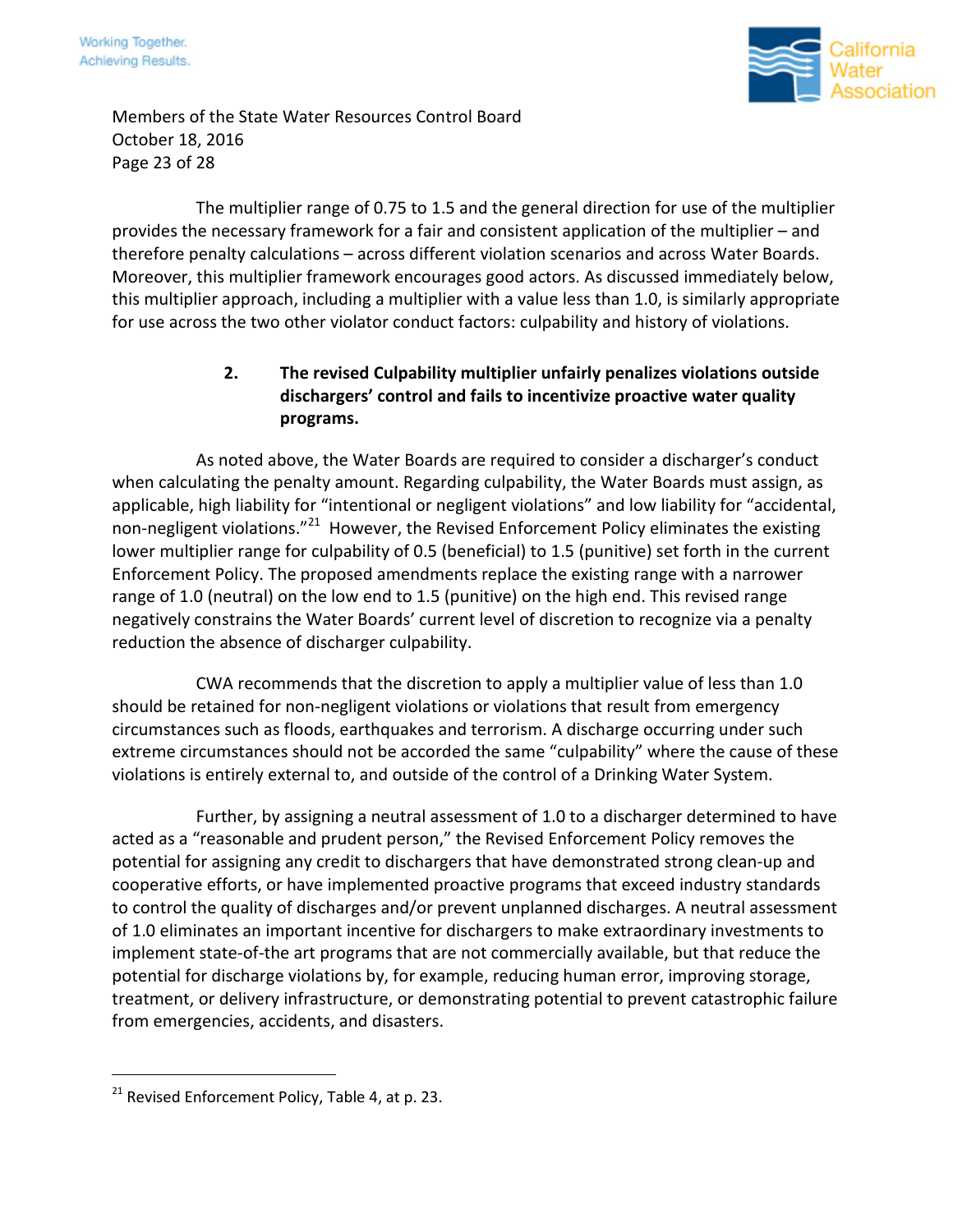

Members of the State Water Resources Control Board October 18, 2016 Page 24 of 28

By way of example, state of the art discharge management measures that are just beginning to become commercially accessible for some Drinking Water Systems include automated dechlorination devices for tank overflows, turbidity reduction systems for well blow-offs, and new dewatering watering practices for pipes and trenches that are automatically activated by main breaks or similar infrastructure failures. These types of measures constitute expensive, but proactive discharge management measures that Drinking Water Systems should be encouraged to implement in order to decrease the impact and the frequency of unplanned releases of potable water, including chlorinated water, to receiving waters. To ensure that the Revised Enforcement Policy appropriately encourages and expands the available opportunities for Drinking Water Systems to implement such state –of-the-art discharge management practices that exceed industry standards, the multiplier should be modified to allow penalties to be reduced commensurate with reduced "culpability."

To address these issues, CWA recommends the following revisions be made to Table 4 of the Revised Discharge Policy, p. 23.

*Recommended policy revision: "Discharger's degree of culpability prior to the violation: Higher liabilities should result from intentional or negligent violations than for accidental, non-negligent violations or emergency-induced discharges. A first step is to identify any performance standards (or, in their absence, prevailing industry practices) in the context of the violation. The test for whether a discharger is negligent is what a reasonable and prudent person would have done or not done under similar circumstances.*

*Adjustment should result in a multiplier between 0.5 1.0 to 1.5 with a higher multiplier for intentional misconduct and gross negligence, and a lower multiplier for more simple negligence, and the lowest factor for non-negligent violations or violations resulting from factors that are not within the discharger's control . A neutral assessment of 1.0 should be used when a discharger is determined to have acted as a reasonable and prudent person would have. Water Boards have discretion to determine the degree of culpability and determine the appropriate multiplier."*

## **3. The "History of Violations" multiplier eliminates incentives to establish an excellent compliance history and is too open-ended to be applied fairly and consistently.**

The Revised Enforcement Policy requires the Water Boards to apply a multiplier of 1.0 or "neutral" where there is no history of violations or 1.1 *or greater* where a discharger has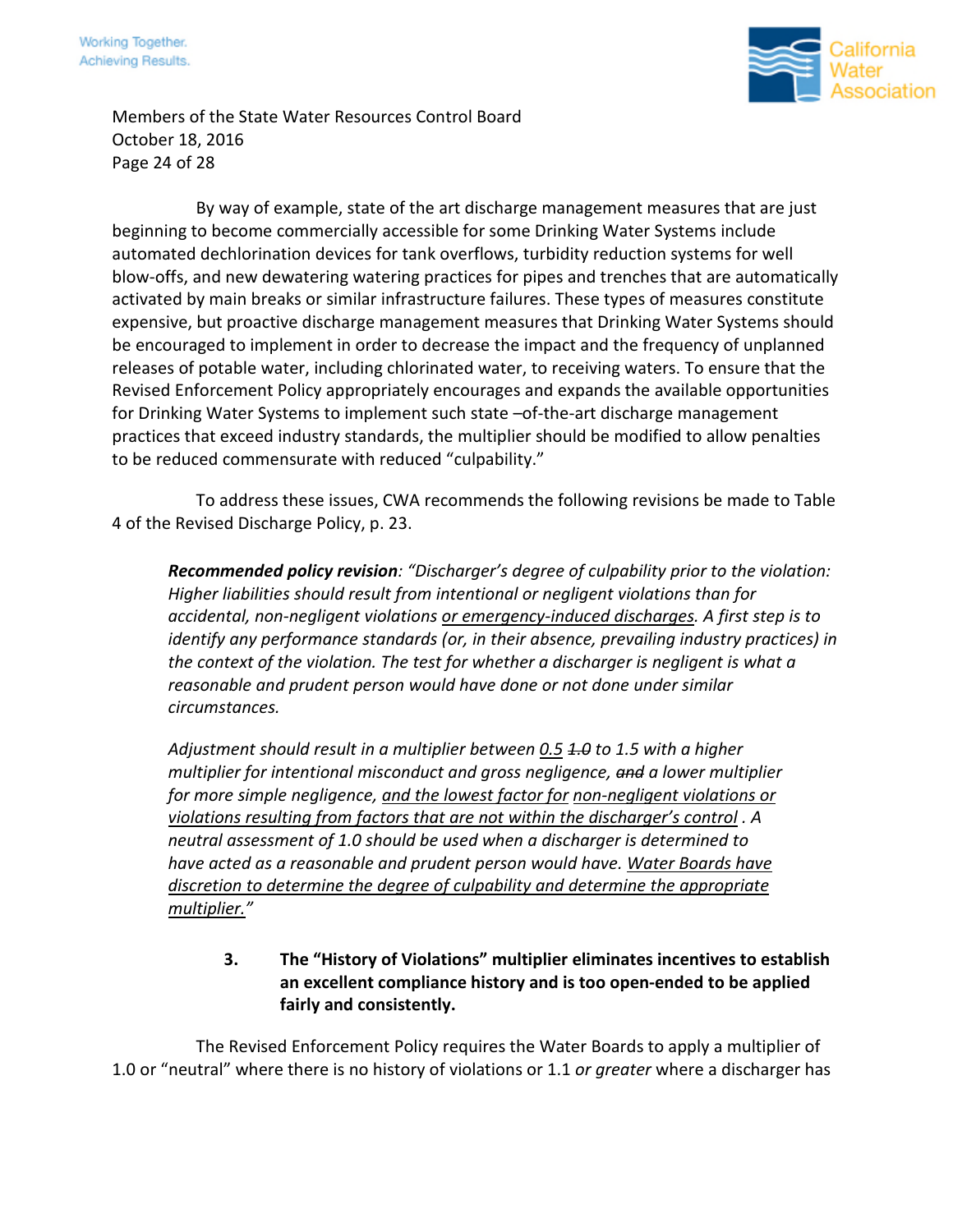

Members of the State Water Resources Control Board October 18, 2016 Page 25 of 28

"any history of prior violations."<sup>22</sup> The Revised Enforcement Policy provides no credit for violators with good compliance histories and gives the Water Boards complete discretion<sup>23</sup> to use any multiplier for dischargers with a history of similar or numerous dissimilar violations.<sup>24</sup>

As a practical matter, almost all dischargers have had some violations at some point in the past. Ideally, the Water Boards should give consideration to the length of time that has passed since the violation(s), the nature of the past violation(s), the response to the violation(s), and subsequent compliance and cooperation and collaboration with the Water Boards. However, for violations that occurred well in the past, such information may not be available, leaving Water Boards to assign multipliers based on gross data such as number of past violations, which is likely to over-penalize some dischargers while under-penalizing others. This potential inequity could be resolved by prescribing a reasonable timeframe limiting the historical period that the Water Boards can consider when assessing past violations.

Moreover, the Enforcement Policy's 1.1 minimum multiplier provides no guidance as to how such a multiplier should be used fairly or consistently across similar cases under consideration by a Water Board or across Water Boards. Nor does the Revised Enforcement Policy instruct the Water Boards how to adjust a multiplier to account for differences in the magnitude or severity of violation histories. The absence of a multiplier range, created by imposition of a ceiling on the multiplier applicable to the worst offenders, is therefore likely to lead to unequal and unfair results, even if a statute of limitations on the history of violations considered is adopted.

As discussed in the context of the culpability multiplier above, a low-end multiplier of 1.0 (neutral) for dischargers with no history of violations eliminates credit for those entities that have a demonstrated track-record of compliance. A 1.0 multiplier floor removes from Water Boards' discretion the ability to use discounted penalties – even in limited circumstances – where doing so provides an incentive to the regulated community.<sup>25</sup>

The Water Boards should be allowed discretion when assessing whether a discharger has a good compliance history within a reasonable timeframe (e.g. 10 years) and if

<sup>&</sup>lt;sup>22</sup> Revised Enforcement Policy, Table 4, at p. 23.

 $23$  For all violations a maximum liability amount is set by statute; where the amount calculated for a particular violation exceeds the statutorily-defined maximum the total penalty assessed must be reduced to that maximum. (See, e.g., p. 23.)

 $24$  It is not clear from the Revised Enforcement Policy what is meant by "dissimilar violations."

<sup>&</sup>lt;sup>25</sup> Allowing Water Boards to use a multiplier less than 1.0 in the culpability and history of violations factors does not override the Boards' obligation to calculate the Economic Benefit Amount or the Policy goal to reach an adjusted Total Base Liability Amount of at least 10 percent higher than the Economic Benefit Amount. See Revised Enforcement Policy, at pp. 20-21.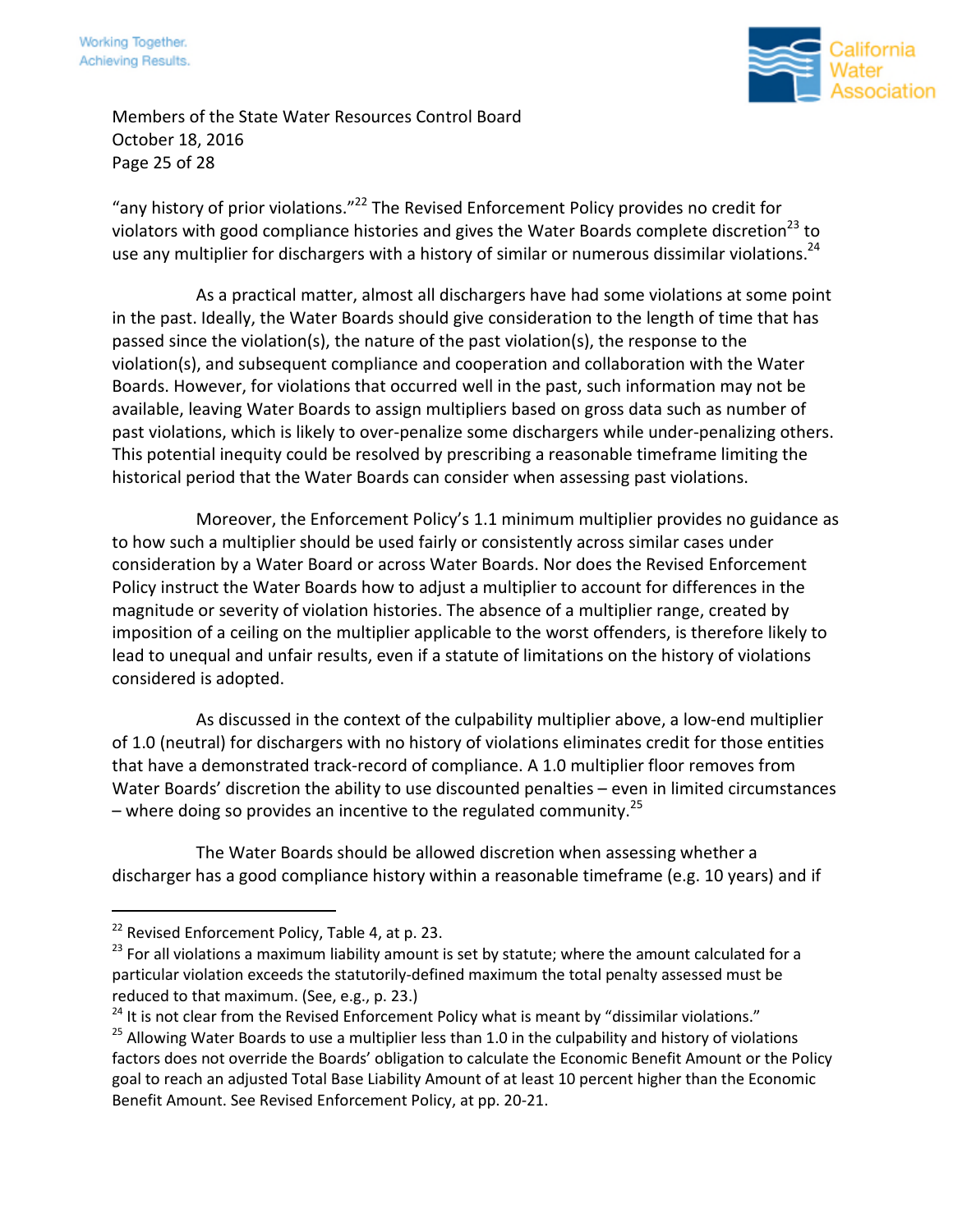

Members of the State Water Resources Control Board October 18, 2016 Page 26 of 28

those dischargers should be rewarded with a lower penalty based on use of multiplier of less than 1.0. To address these issues, CWA recommends the following revision to Table 4 of the Revised Discharge Policy, p. 23.

*Recommended policy revision: "Any prior hHistory of violations within the past 5 years: Where the discharger has a good compliance no prior history within the past 5 yearsof any violations, this factor should be neutral, or 1.0 0.5 to 1.0. Where the discharger has any a history of prior violations within the past 10 years, a minimum multiplier of 1.0 to 1.51 should be used. Where the discharger has a history of similar or numerous dissimilar violations, the Water Boards should consider adopting a multiplier above 1.1. Water Boards have discretion to evaluate the 5-year history of compliance and determine the appropriate multiplier."*

### **J. Environmental Justice and Disadvantaged Communities exceptions/allowances should include potable water infrastructure and MS4s.**

The currently effective Enforcement Policy appears to have been drafted with a predominant focus on POTW-related discharges. This approach does not adequately capture some of the issues specific to other types of dischargers like Drinking Water Systems that serve similar communities, and their discharges, such as potable water discharges. Nevertheless, the Revised Enforcement Policy must be used to guide enforcement action against those dischargers under applicable permits. Specifically:

- **Section I, Paragraph G. Environmental Justice and Disadvantaged Communities. The** policy does not recognize that most Drinking Water Systems do not operate POTWs, but do serve disadvantaged communities under the same investment and fiscal constraints faced by POTWs. The policy should recognize the need for the consideration of special hardship created by compliance costs arising under applicable NPDES permits and WDRs (including the Drinking Water System Permit, the Construction General Permit) for Drinking Water Systems that serve disadvantaged communities using aging infrastructure, but that do not operate a POTW. The language should be revised to apply special considerations for all Drinking Water Systems that serve disadvantaged communities.
- Section I, Paragraph H. Facilities Serving Small Communities. This section also should include Drinking Water Systems whose discharges are subject to NPDES permits and WDRs (including the Drinking Water System Permit, the Construction General Permit) serve small communities, but that do not operate a POTW.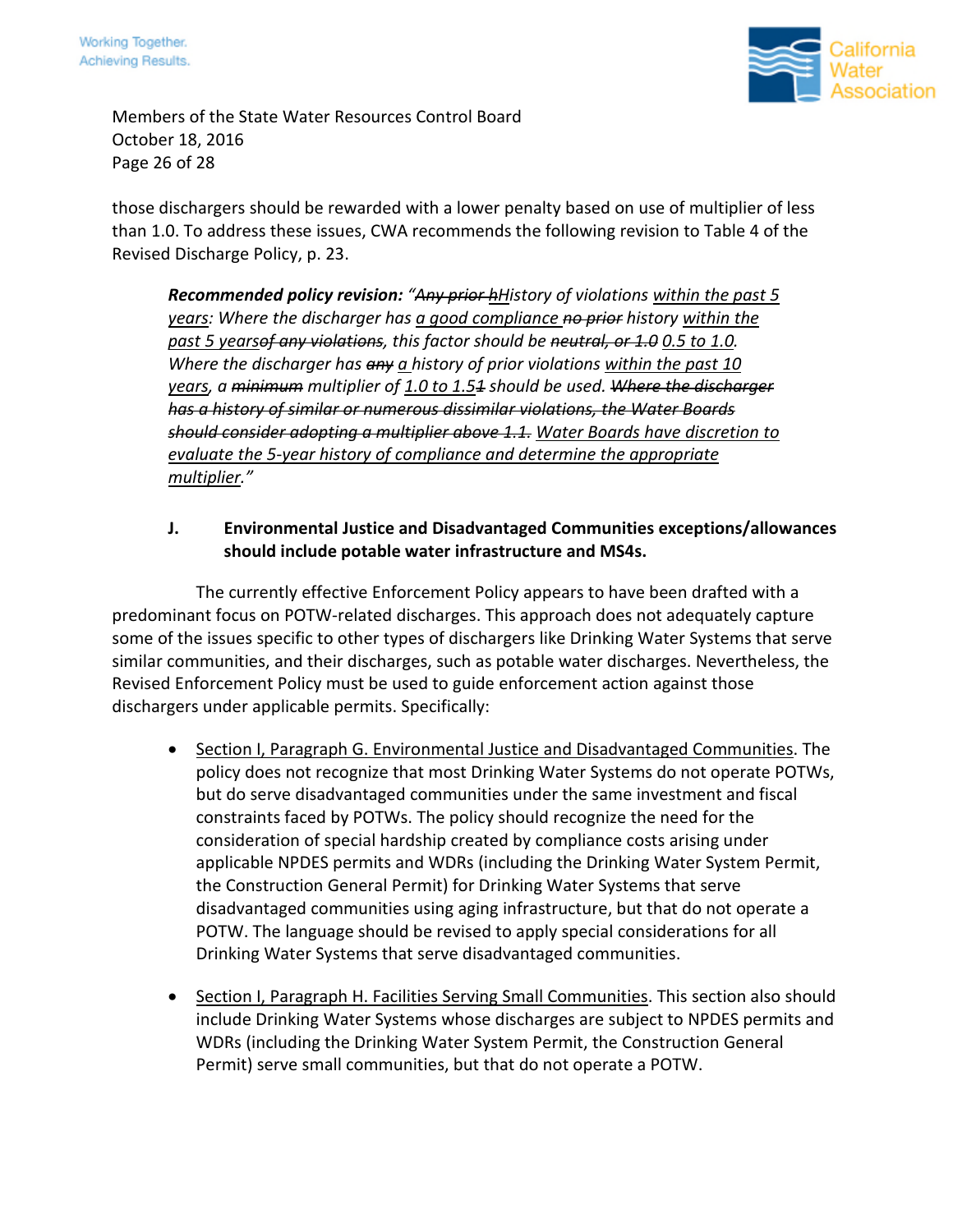



Members of the State Water Resources Control Board October 18, 2016 Page 27 of 28

> Section VII. Mandatory Minimum Penalties for NPDES Violations. Consideration for an alternative to assessing MMPs should be extended to Drinking Water Systems that are subject to NPDES permits and WDRs (including the Drinking Water System Permit, the Construction General Permit) and that serve small or disadvantaged communities.

#### **K. Penalties should be used to achieve compliance in certain instances.**

CWA agrees with the Revised Enforcement Policy's conclusion that violators should have the ability to suspend up to 50 percent of the monetary penalties assessed pursuant to the Revised Enforcement Policy for the purpose of making capital or operational improvements. However, CWA recommends that the Revised Enforcement Policy go further in this regard by allowing POTWs, MS4s, and Drinking Water Systems to invest up to 100 percent of their penalties--and particularly those that are not associated with discharges resulting serious adverse impacts to beneficial uses, or arising from significant culpability, willful misconduct or gross negligence—in capital and operational improvements to reduce the likelihood of future violations.

The ability to invest all of the liability into improvements that would provide enhanced protection to receiving waters would benefit Drinking Water Systems serving disadvantaged and small communities in particular. The Revised Enforcement Policy should be modified to support POTWs, MS4s, and Drinking Water Systems – all providers of essential public services for the benefit of the community – in achieving greater compliance through education and investment rather than relying on a punitive approach to enforcement.

Consistent with CWA's recommendation that the State Water Board's Enforcement Policy promote constructive, future-forward investment, CWA provides the following suggested amendments:

- Increase or eliminate altogether the 50 percent cap on the use of assessed penalties for capital and operation improvements if the discharger is allocating money to improve water system infrastructure with the intent to avoid/minimize discharge violations to the maximum extent practicable. CWA recommends not limiting this provision to systems serving small or economically disadvantaged communities; the goal should be to end violations across the state regardless of this designation.
- Increase or eliminate altogether the 50 percent cap on use of assessed penalties for capital and operational improvements for water system infrastructure improvements near environmentally sensitive areas, and allow ECA funds to be allotted for such improvements.